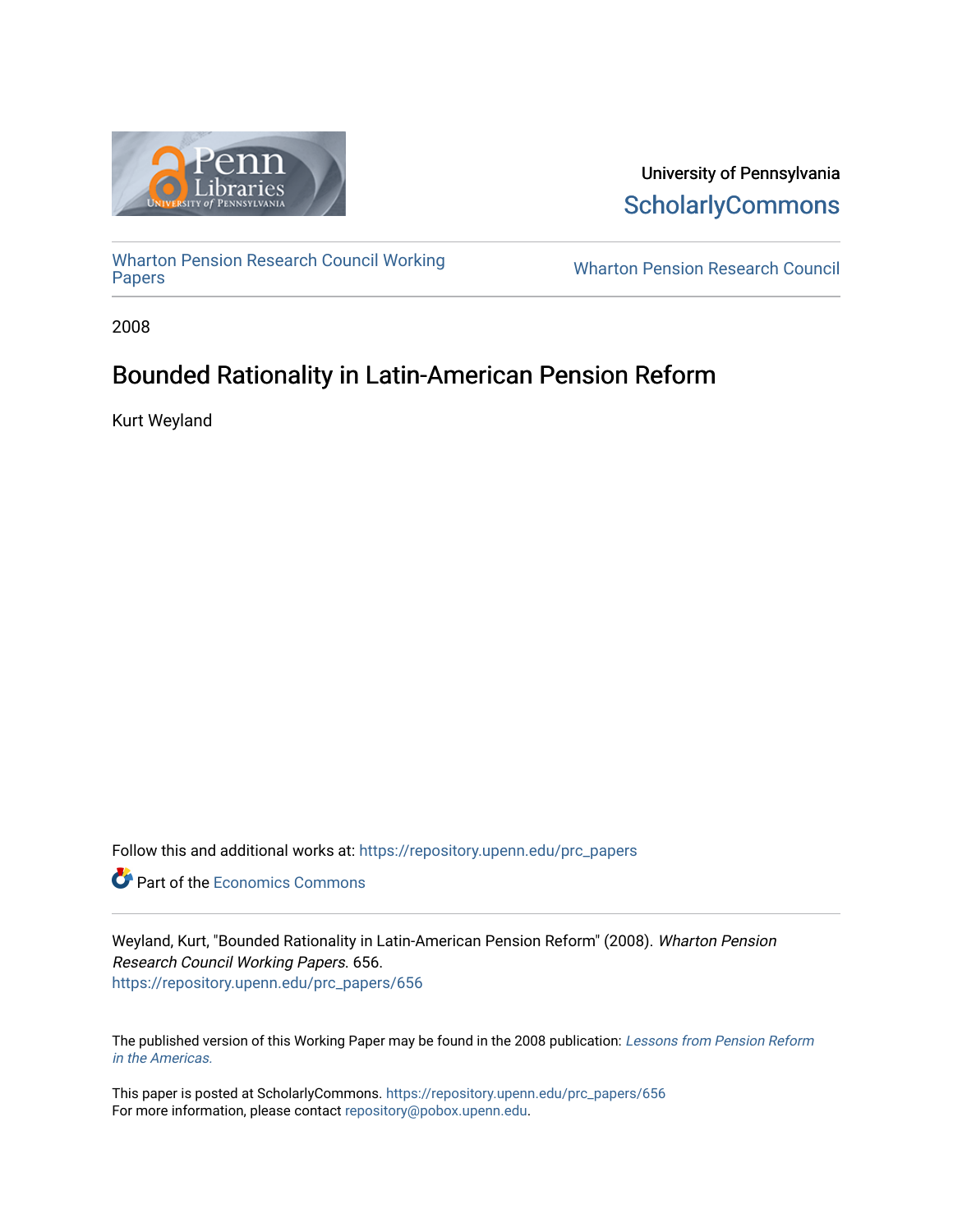# **Disciplines**

Economics

## **Comments**

The published version of this Working Paper may be found in the 2008 publication: [Lessons from Pension](https://pensionresearchcouncil.wharton.upenn.edu/publications/books/lessons-from-pension-reform-in-the-americas/)  [Reform in the Americas.](https://pensionresearchcouncil.wharton.upenn.edu/publications/books/lessons-from-pension-reform-in-the-americas/)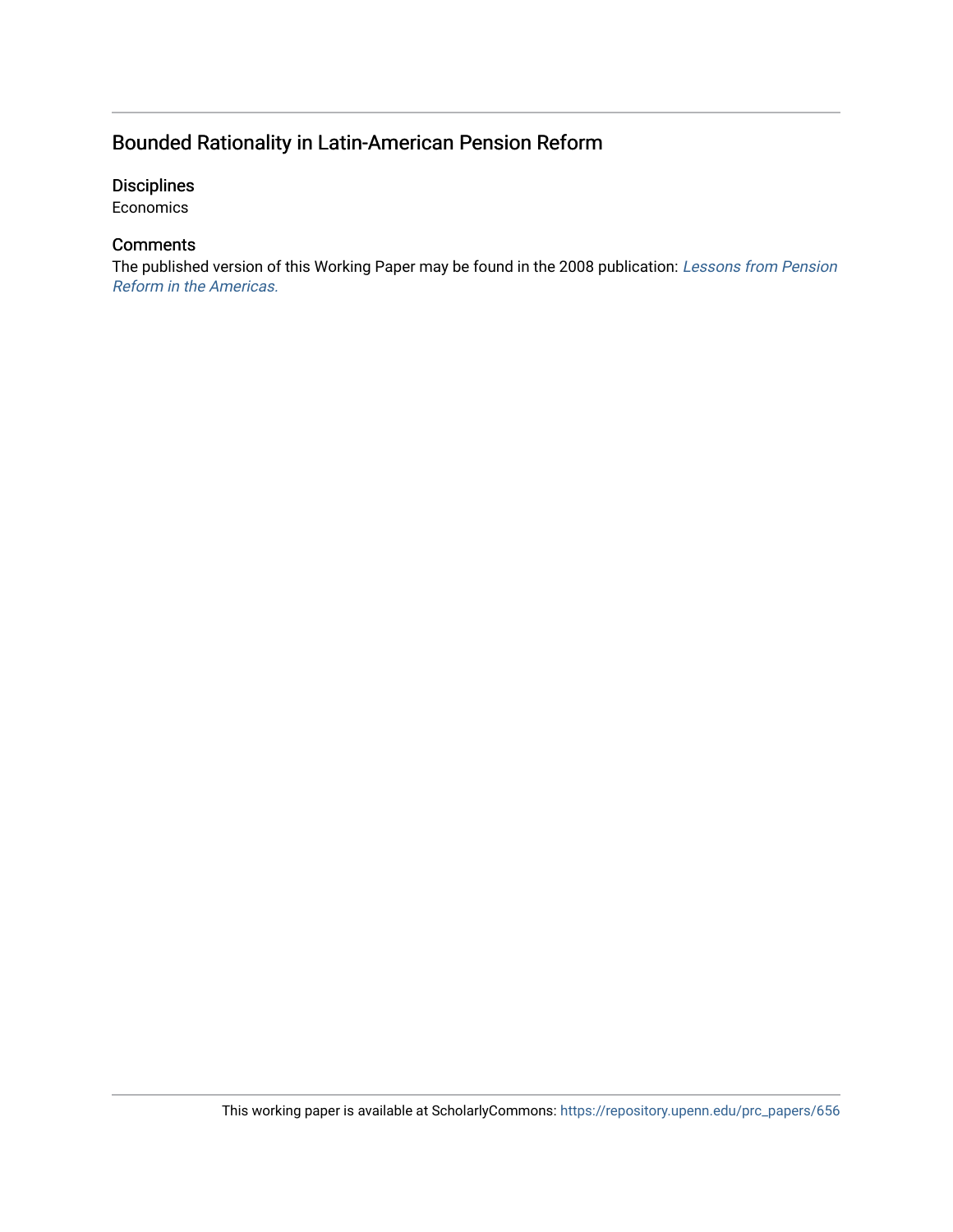*Chapter 7*

# *Bounded Rationality in Latin-American Pension Reform*

*Kurt Weyland*

From the late 1980s onward, a stunning wave of social security privatization began to sweep across Latin America. Nine countries—Argentina, Bolivia, Colombia, Costa Rica, the Dominican Republic, El Salvador, Mexico, Peru, and Uruguay—have implemented private pension systems inspired by the Chilean precedent. Three more nations—Ecuador, Nicaragua, and Venezuela—have passed reform laws but have stalled in their implementation (excellent analyses in Madrid 2003; Müller 2003; Brooks n.d.).

Were these momentous changes, with enormous economic, social, and political consequences for the adopting countries, the product of rational choices, as the advocates of social security privatization assume? Did governments make reform decisions in careful and systematic ways? Did they process the relevant information thoroughly, evaluate dispassionately the costs and benefits of the Chilean model, and assess its applicability to the specific circumstances of their own nation? Thus, did decision-making on social security privatization approximate the standards of comprehensive rationality?

Based on field research in Bolivia, Brazil, Costa Rica, El Salvador, and Peru, this chapter argues that many decisions on emulating the Chilean model did not follow the procedures of full, 'economic' rationality, but were profoundly shaped by the inferential shortcuts of *bounded* rationality. Instead of proactively scanning the international environment for the relevant information, experts and policymakers mostly reacted to information about an outstanding foreign model—Chilean-style privatization—that happened to be particularly available to them. And rather than conducting systematic, balanced, cost–benefit analyses of this innovation, many of them were overly impressed by the initial success of Chile's private pension funds and used associative reasoning in depicting social security privatization as the main cause for the dramatic increase in domestic savings and productive investment and the resulting growth boom experienced by this Southern Cone country. Furthermore, instead of thoroughly adapting the Chilean import to their own country's requirements, decision-makers in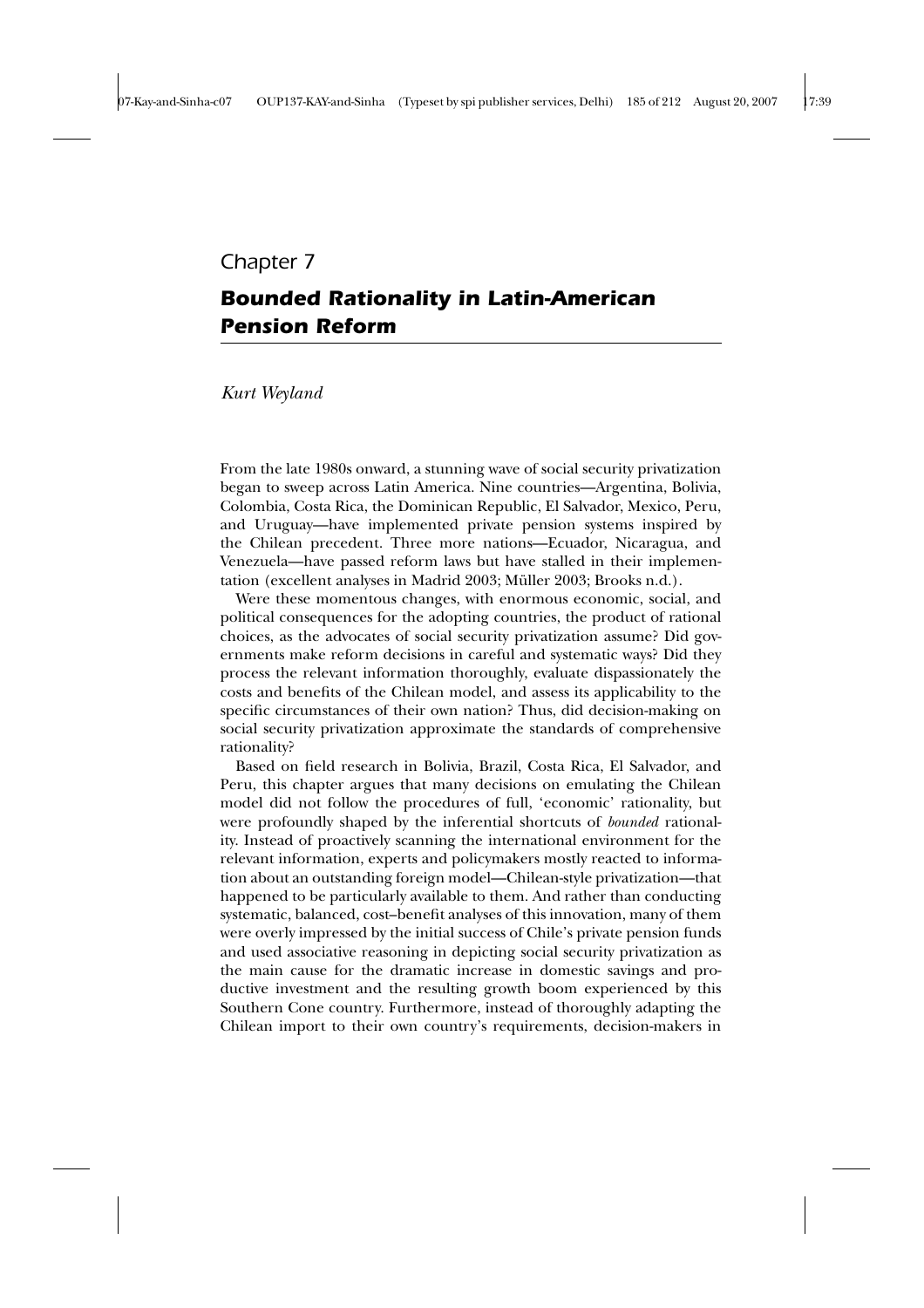a number of countries stayed strikingly close to the original; typically of boundedly rational decision-makers, they preferred imitation over innovation and redesign. Thus, these pension reformers did not apply the principles of comprehensive rationality, but displayed the three principal shortcuts documented by cognitive psychologists in innumerable experiments and field studies, namely the heuristics of *availability*, *representativeness*, and *anchoring*. 1

The *availability* heuristic shapes memory recall and, as its basis, attention. This cognitive shortcut gives particularly vivid, drastic, and striking information a disproportionate impact that can distort judgments of frequency and significance. For instance, people tend to overestimate the risks of a plane crash compared to the dangers of car driving. Especially after a dramatic incident such as 9/11, many individuals were reluctant to fly, preferring long trips on busy highways and exposing themselves to the objectively greater risks of accidents (see in general Kahneman, Slovic, and Tversky 1982: chs. 1, 11–14, 33; Gilovich, Griffin, and Kahneman 2002: chs. 3–5). In this vein, Chile's bold model of radical pension privatization, transmitted by Chilean experts and consultants through personal contacts, captured the attention of decision-makers in Latin America and, in a logically problematic fashion, crowded out alternative sources of relevant information. As the Chilean blueprint monopolized the agenda, other innovations—such as the NDC scheme developed in Europe (Cichon 1999)—had great difficulty entering decision-makers' radar screen. Therefore, Latin America's pension reform debate during the 1990s focused singlemindedly on the pros and cons of the Chilean model.

The *representativeness* heuristic induces people to base judgments on logically irrelevant similarities. Accordingly, they overestimate the significance of patterns that appear in small samples and mistake short-term trends as proof of structural tendencies. They also resort to associative reasoning and attribute the characteristics of parts to wholes, and vice versa; thus, they see the components of successful systems as inherently good (Kahneman, Slovic, and Tversky 1982: chs. 1–6; Gilovich, Griffin, and Kahneman 2002: chs. 1–2). Applying this shortcut, many Latin-American experts and decision-makers inferred from the initially stellar rates of return of Chile's private pension funds that the new model was inherently superior to the old PAYGO system. They held privatization responsible for the rise in domestic savings and investment in Chile, which fueled sustained growth from 1985 onward.

Finally, the heuristic of *anchoring* induces people to base their judgments on any given clue, even a logically arbitrary hint. Although they adjust their inferences in light of additional information and experiences, they diverge from their starting point much less than full rationality would require. Like an anchor, it continues to tie down their judgments. For instance, people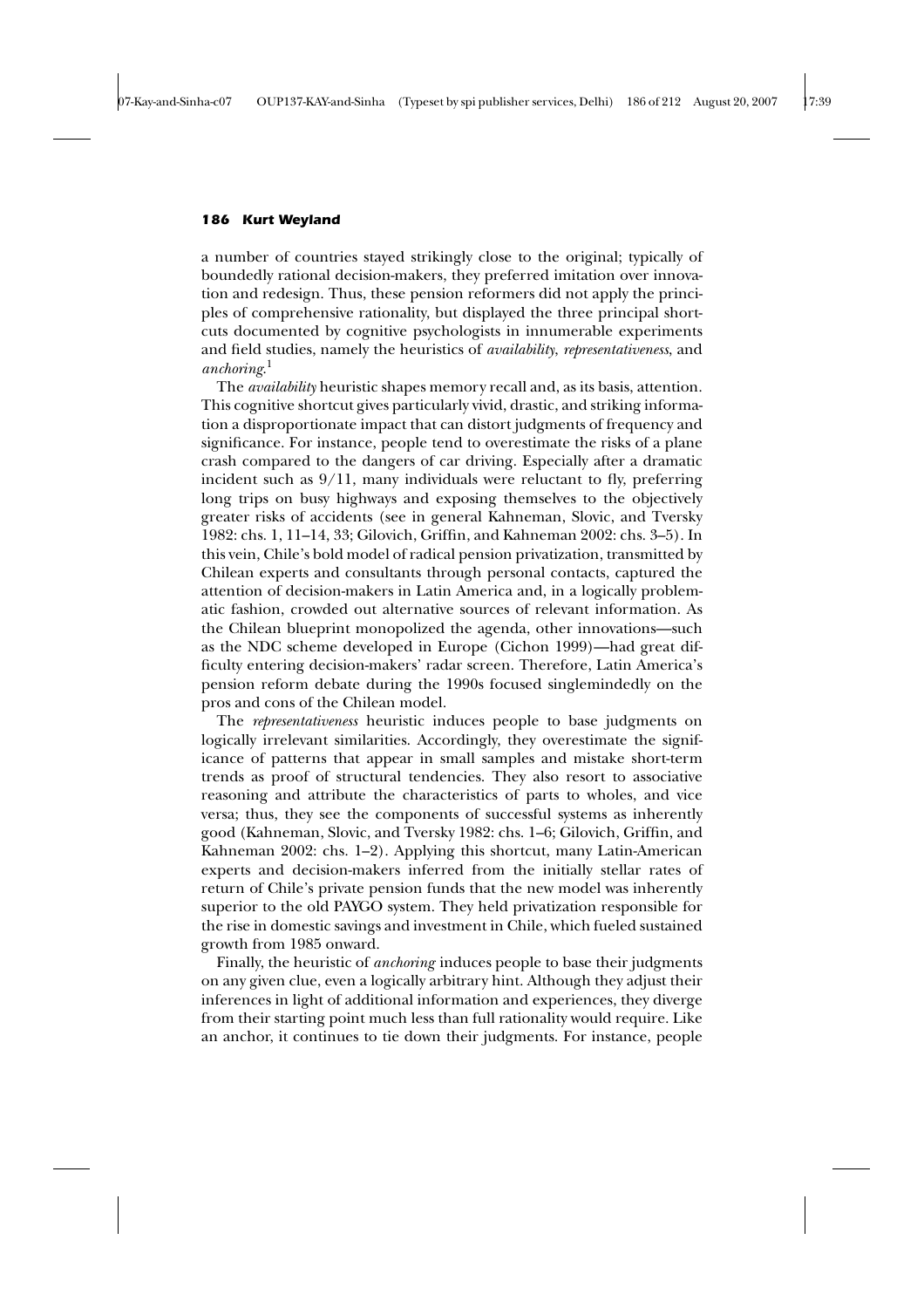estimate that the product of  $8 \times 7 \times 6 \times 5 \times 4 \times 3 \times 2 \times 1$  is much larger than  $1 \times 2 \times 3 \times 4 \times 5 \times 6 \times 7 \times 8$  (see in general Gilovich, Griffin, and Kahneman 2002: chs. 6–8). Accordingly, pension reformers in many Latin-American countries tried to follow the Chilean model closely; the initial projects were often copied from Chile. While political considerations and pressures in later stages of the decision-making process led to more or less profound changes in several nations, these modifications mostly affected the administration or range of applicability of pension privatization, rather than reshaping the core of the new scheme, namely the institution of private pension funds in the obligatory social security system. Since boundedly rational decision-makers shy away from the computational effort of a thorough restructuring, the new social security systems of many Latin-American countries retain great similarities to the Chilean original. Ironically, this is true especially in countries such as Bolivia and El Salvador, whose limited formal labor market and underdeveloped capital market differ most starkly from Chile's. Although it was unclear whether these countries fulfilled the preconditions for instituting a private pension system (cf. WB IEG 2006: 19–29), and although full rationality would therefore have advised caution, these countries demonstrated particular zeal in importing the Chilean model.

In fact, intensive field research on the decision-making process reveals that rationality was especially bounded in those countries that followed the Chilean model most closely, namely Bolivia, El Salvador, and Peru. Given their relative scarcity of domestic technical expertise, those nations relied most heavily on advice from Chilean consultants, who eagerly promoted their own innovation. Moreover, the institutional and political weakness of the established pension agencies in these countries meant that their pension reform teams were dominated by economic generalists who lacked training and experience in the specific issue area; social security experts were marginalized in the reform process. Since the pivotal decision-makers had little prior knowledge of social security, $\frac{1}{2}$  they faced particularly great uncertainty in assessing a bold, unprecedented innovation such as Chilean pension privatization, which had a comparatively short track record and unclear economic and social effects. To cope with this uncertainty, they relied especially heavily on cognitive shortcuts. Since they lacked established connections to alternative sources of knowledge (such as that available from the ILO), they based their judgments primarily on the information that happened to be available, provided by the missionary efforts of Chilean consultants and, from the early 1990s onward, the promotional activities of the World Bank (see especially WB 1994).

The institutional weakness of the state, particularly in Bolivia, El Salvador, and Peru, and especially in the social policy arena (e.g. Morón and Sanborn 2004; interview with Flores 2002), further reinforced the propensity to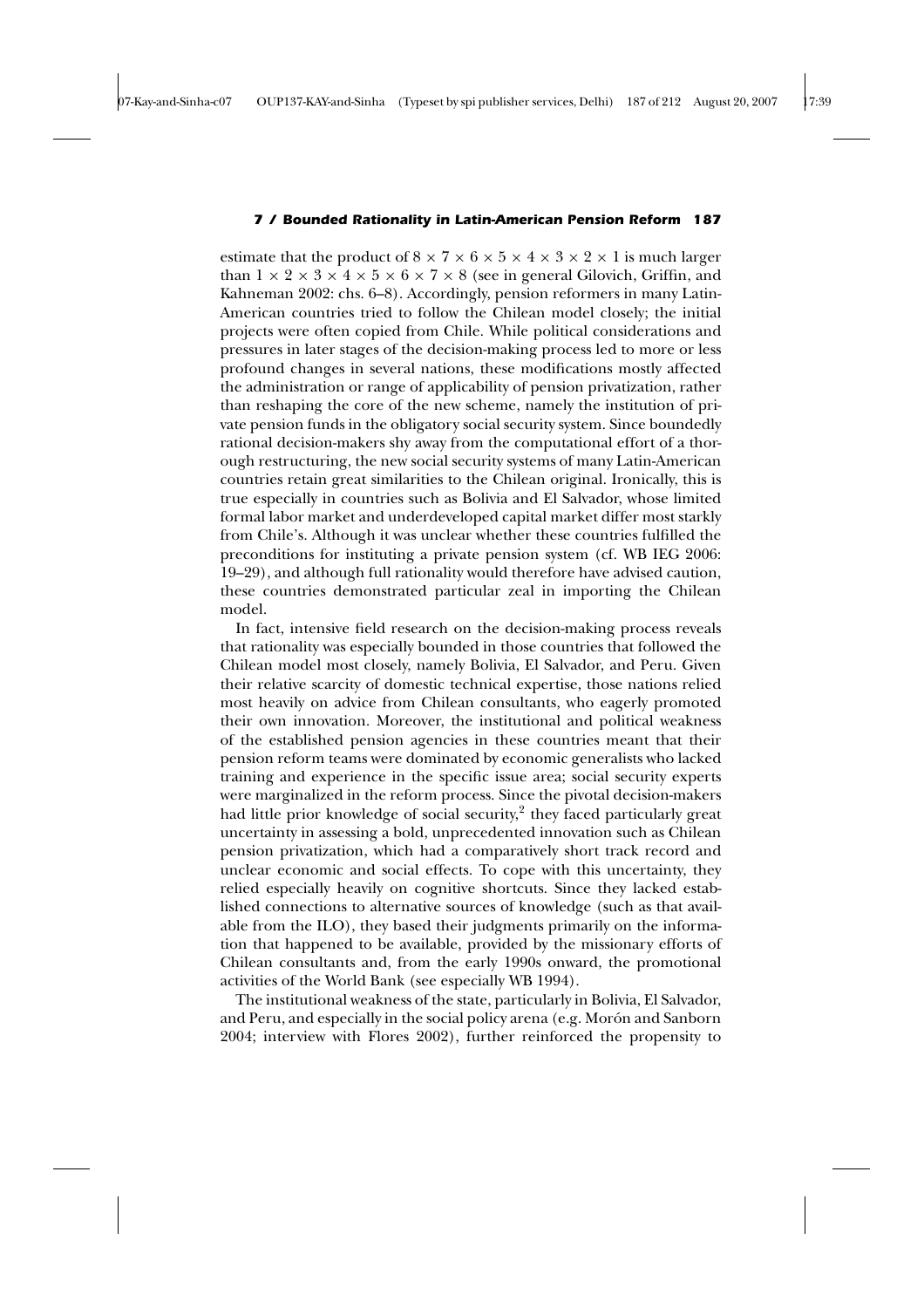resort to cognitive shortcuts. Personnel turnover in the upper echelons is very high, not only at the ministerial level (cf. Corrales 2002), but also in lower-ranking policymaking and even technical positions. As a result, incoming decision-makers have a short time horizon; if they want to leave any mark and make a difference during their precarious tenure, they must launch projects quickly. Institutional weakness thus precludes a wideranging, proactive scanning of the international environment for relevant experiences and a systematic, careful assessment of their promise. Instead, the ticking clock compels decision-makers—and the technical personnel from whom they commission background studies and draft projects—to use expedient means to process information and design reform plans as fast as possible. Time constraints foreclose compliance with the demanding standards of comprehensive rationality and force hard-pressed decisionmakers to apply cognitive shortcuts, especially the heuristics of availability, representativeness, and anchoring.

In short, those countries imitated the Chilean model most fully whose decision-making procedures diverged most starkly from the standards of comprehensive rationality. There is a clear correlation: the tighter the bounds of rationality, the more faithful the emulation of the Chilean original. Countries with lower technical capacity relied much more heavily on Chilean consultants, who sought to replicate their own innovation in other settings. By contrast, countries with a deeper pool of expertise—such as Costa Rica and Brazil—considered a wider range of evidence, undertook more careful cost–benefit analyses, and adapted structural pension reform more thoroughly to their own needs. As a result, they diverged much more clearly from the Chilean model than did Bolivia, El Salvador, and Peru.

As the correlation between decision-making processes and reform choices suggests, Chilean-style pension privatization spread in Latin America due to bounded rather than comprehensive rationality. Cognitive shortcuts that facilitate information processing but can cause significant distortions and biases strongly affected the diffusion of this policy innovation. However, the bounds of rationality were more or less tight, depending on the technical capacity and pool of expertise that different countries commanded. Thus, divergences from comprehensive rationality prevailed in all nations but were particularly severe in less developed countries than in more advanced nations with a longstanding tradition of welfare state development.

The present chapter substantiates these arguments through an analysis of the decision-making process in Bolivia, Brazil, Costa Rica, El Salvador, and Peru. The next section analyzes the need for social security reforms in Latin America during the 1990s. The subsequent three sections examine the operation of the three cognitive heuristics mentioned earlier. The final section draws conclusions from the investigation.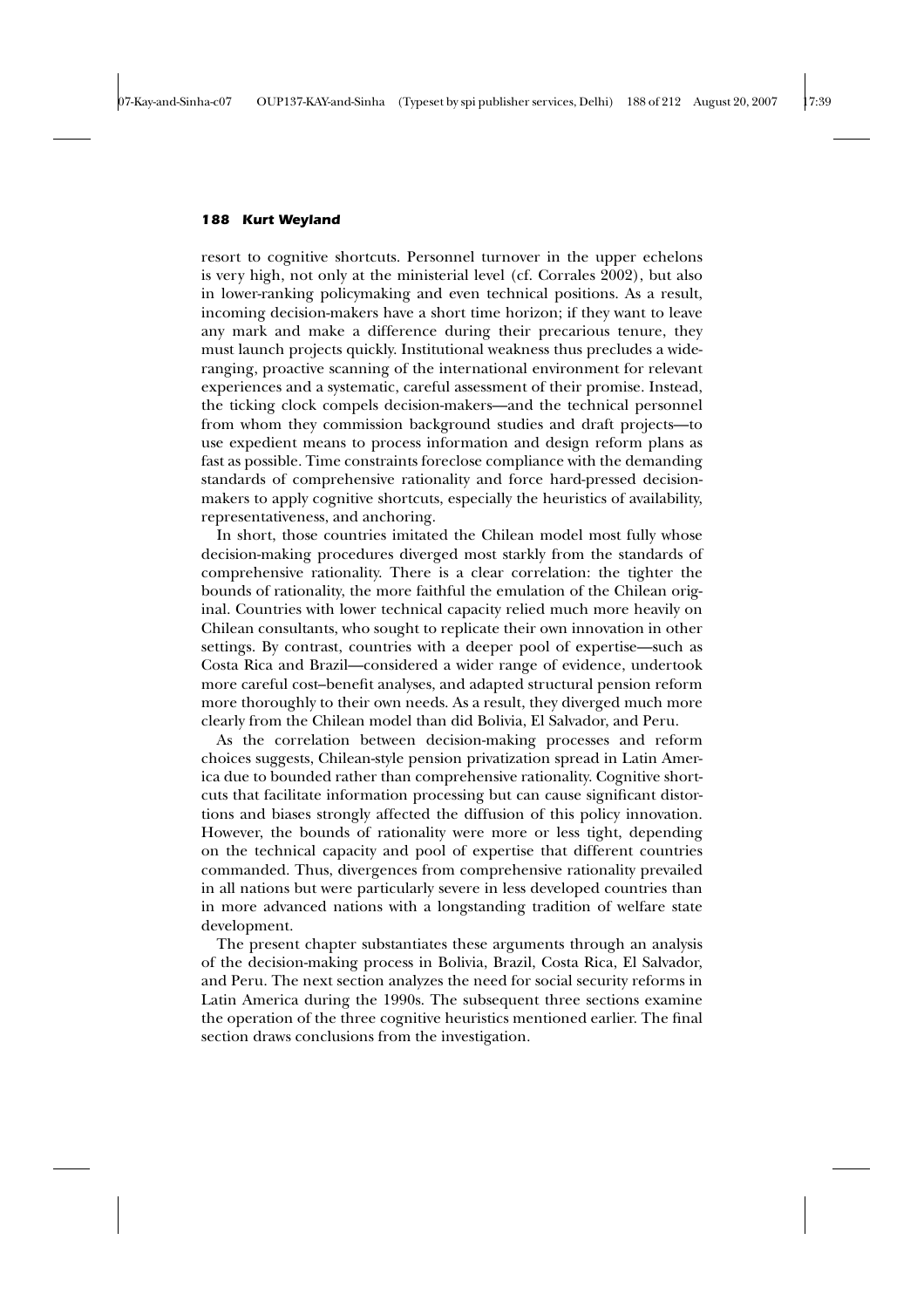## *Demand and Supply Factors in the Initiation of Structural Pension Reform*

Both comprehensive and bounded rationality arguments assume that decision-making proceeds in a goal-oriented fashion. Actors pursue fairly clear, fixed interests, in light of which they assess their environment and identify problems. To address these difficulties, they assess the promise of potential solutions. But the two approaches diverge on how decisionmakers conduct these assessments. Advocates of rational choice, who apply comprehensive rationality assumptions to political analysis, assume that actors pursue their interests optimally: they analyze problems thoroughly, evaluate all possible solutions systematically, and adopt the option that has the greatest ratio of benefits over costs. Thus, where full rationality prevails, subjectivity plays no role; the objective needs raised by a problem trigger the best possible solution (Tsebelis 1990: ch. 2).

By contrast, bounded rationality arguments claim that information processing is limited by human reliance on cognitive shortcuts. Decisionmakers consider only the information that—partly for arbitrary reasons is available to them, and they evaluate it in unsystematic, distorted ways. Therefore, objective problems as such do not bring forth solutions; instead, cognitive and ideational factors influence decision processes and outputs as crucial intervening factors. They serve as filters that keep some options off decision-makers' radar screens and highlight some aspects of costs and benefits while de-emphasizing others. Due to these distortions and biases, the solutions adopted are often not the best possible means for attaining decision-makers' own interests (Jones 1999; Bendor 2003).

Deviations from full rationality are evident in the initiation of social security privatization in Latin America. Certainly, these reform efforts did respond to clear problems that had accumulated over the years and reached serious proportions in a number of countries and crisis levels in some. Above all, actuarial disequilibria and financial deficits had come to plague many social security systems, creating a need for determined remedies (Mesa-Lago 1989). But privatization was not necessarily the best possible response. In fact, the tremendous transition cost of this drastic change was bound to exacerbate fiscal problems for many years to come (cf. Matijascic and Kay 2006: 8–9). Relief lay far in the future, outside the attention span that political leaders subject to electoral constraints could afford to apply. Given the steep discount rates arising from democratic competition, a reform that was certain to cause significantly more financial costs than benefits in the short and medium term does not automatically look like the best possible option for fully rational decision-makers, especially politically calculating chief executives. By demonstrating the limited cognitive availability of reform options, bounded rationality arguments can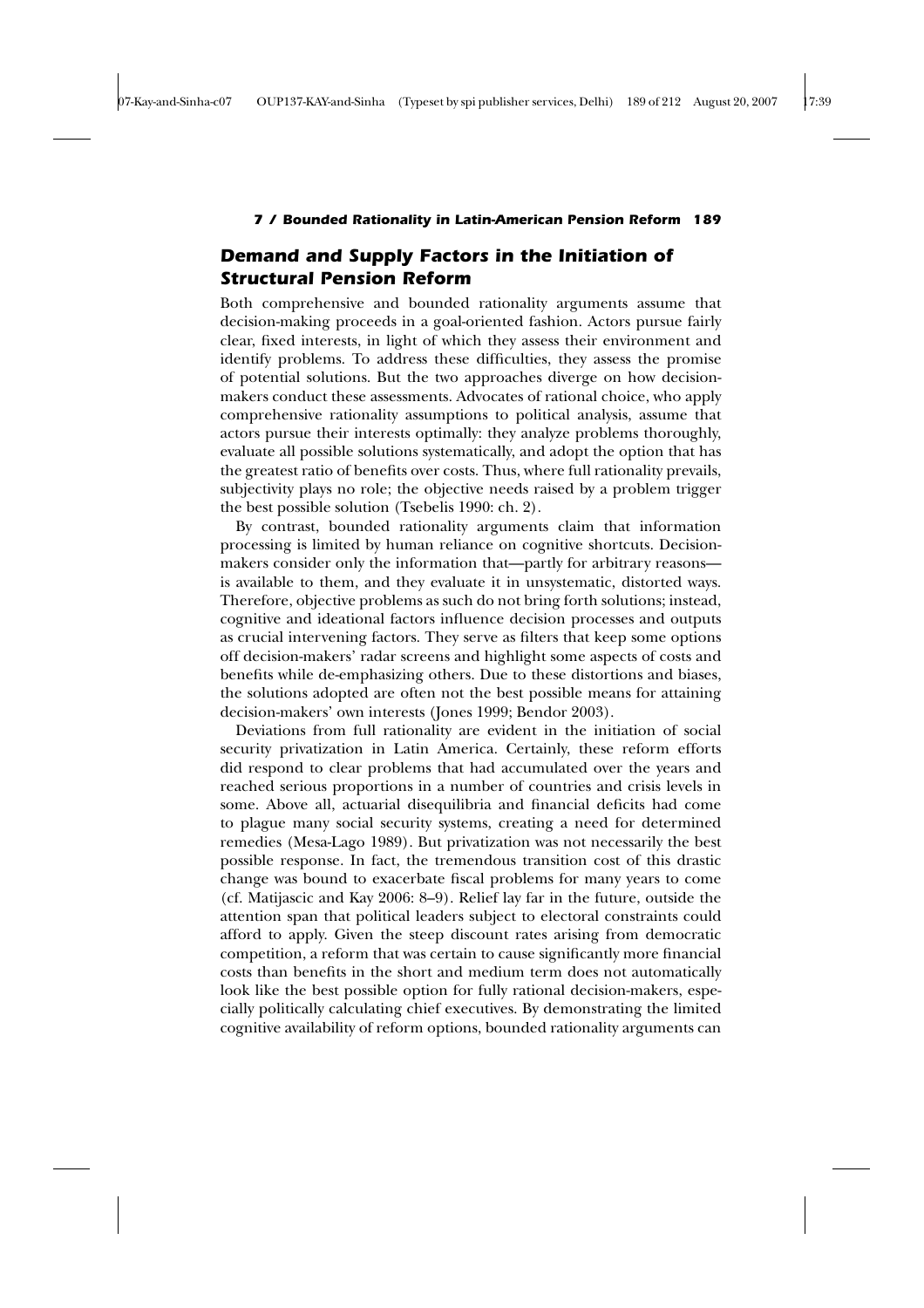better account for the zeal with which many Latin-American governments pursued pension privatization.

Latin-American pension systems certainly suffered from difficulties that called for significant change. As experts of various ideological stripes emphasized, the region's pension schemes were on the 'ascent to bankruptcy' (Mesa-Lago 1989). In particular, rapid population aging undermined the actuarial and financial sustainability of established PAYGO systems. This problem had reached crisis levels in the mature social security systems of the Southern Cone. Unable to pay retirement benefits, Argentina, for instance, had to declare pension emergencies. Other nations faced less dire straits, but the need for fiscal subsidies was on the increase, or financial equilibrium depended on illegitimate expedients, such as the dramatic compression of real pension values through accelerating inflation. Even countries such as El Salvador, with young populations and recently created pension systems, saw problems looming on the horizon (Mesa-Lago, Córdova, and López 1994).

Undeniably, there was a need for change. The pension reform efforts of the 1990s responded to real problems. They did not result from symbolic fashions or the spread of new international norms but were triggered by clear, objective, widely perceived difficulties. This demand factor played an important role in setting in motion the wave of social security privatization.

However, the problem did not determine the solution. The actuarial and financial disequilibria afflicting the existing systems did not require fullscale privatization. Objective needs as such did not bring forth the reforms of the 1990s. In addition to these demand factors, supply factors played an independent role. The particular availability of the Chilean model of pension privatization in Latin America and the corresponding neglect of other reform options, such as the NDC scheme being developed in Europe, were also decisive. Because boundedly rational decision-makers did not proactively search for and process all the relevant information, but became captivated by a policy blueprint that happened to be especially available to them, cognitive and ideational factors deeply shaped Latin-American pension reform. The objective situation clearly did not determine outcomes; instead, subjective factors, namely the mental schemes and strategies for processing uncertain information that cognitive psychologists analyze, significantly affected the decision-making process.

## *The Special Availability of the Chilean Privatization Model*

The relevance of Chilean-style privatization for the problems facing their social security systems became obvious to decision-makers in many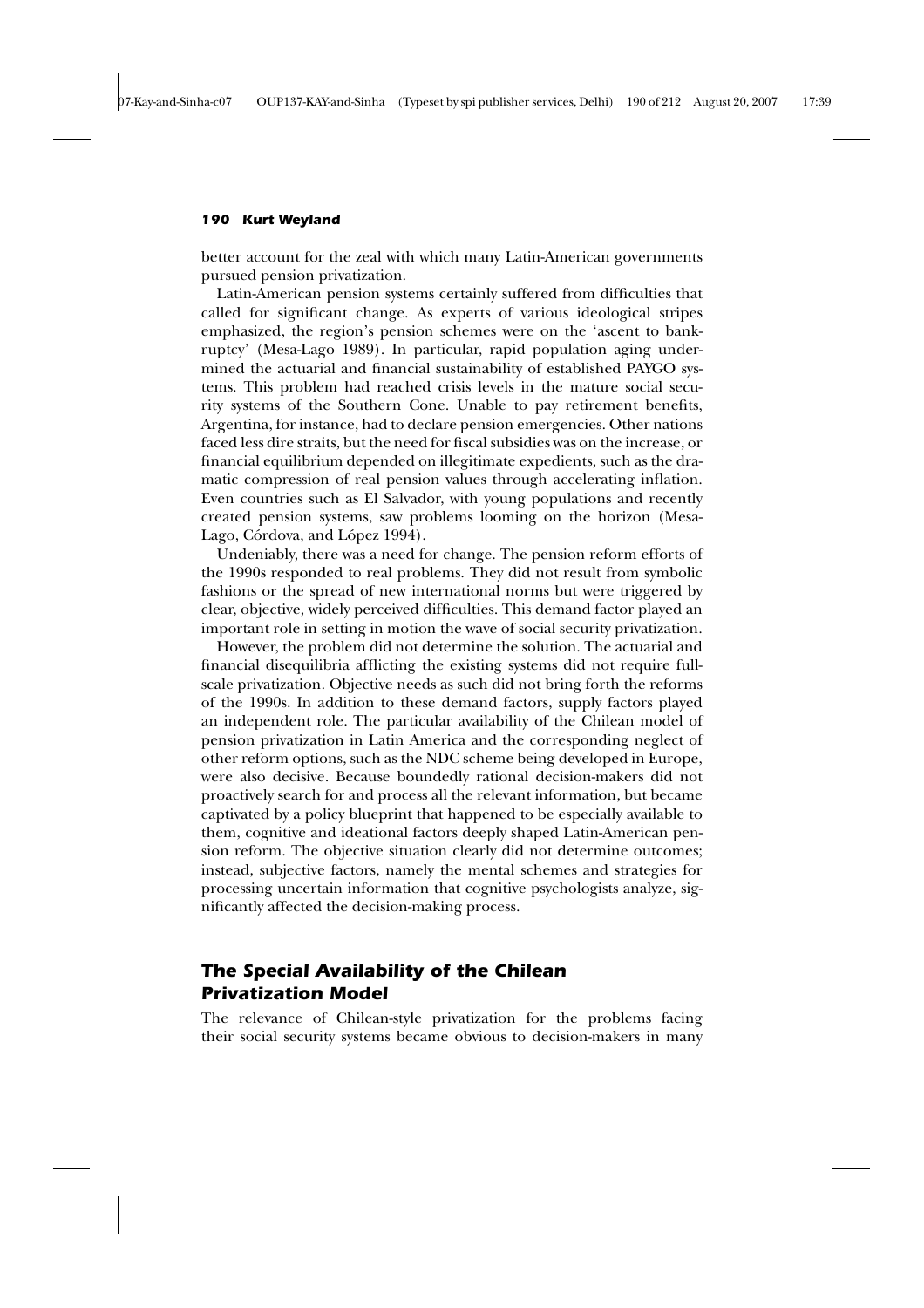Latin-American countries not through a wide-ranging, systematic, proactive search, but through personal encounters with Chilean consultants promoting their own innovation. While experts and policymakers throughout Latin America had undoubtedly heard about Chile's radical departure from regional pension traditions, the significance of this blueprint for the difficulties confronting their own nations only 'clicked' because of face-toface contacts. It suddenly dawned on them that Chile's bold experiment might offer the solution for which they had groped for years. The unease caused by mounting difficulties quickly gave way to the promise that the Chilean model could offer a way out.

In Bolivia, for instance, the pension privatization project had an unplanned origin. As Helga Salinas, then budget director of the finance ministry and later leader of the first reform team, reports, she had for a while searched for ways to stem the increasing fiscal drain caused by the social security system. The solution suddenly appeared when she attended a conference, organized by Bolivia's business peak association, which featured as a keynote speaker José Piñera, the father of Chile's privatization. His charismatic promotion of the Chilean model made things 'click' for Salinas: she came to see full-scale privatization as a definitive solution for the worsening difficulties plaguing Bolivia (interview with Salinas 2002; similar interview with Bonadona 2002). Thus, a personal encounter, the particularly vivid presentation of a bold, novel blueprint, and the subsequent intense contact with Piñera and other Chilean consultants impressed a new idea on the policy agenda of Bolivian decision-makers. The solution that they had searched for in vain ended up falling into their lap.

Similarly, El Salvador's established social security schemes faced increasing administrative and financial difficulties by the early 1990s. A loan from the Inter-American Development Bank (IDB) funded a reform project designed to make moderate changes inside the established PAYGO system. However, a Chilean consultant who was hired to offer advice for this limited purpose went beyond his narrow mandate and made the privatization model cognitively available. As this bold innovation attracted the attention of Salvadoran decision-makers, the reform project unexpectedly took a completely new turn, shifting from the elaboration of parametric modifications to a profound paradigmatic change (interviews with Ramírez 2004; Tamayo 2004; Proceso de Implementación n.d.).

Peru's pension privatization project emerged in a similarly serendipitous way. In the run-up to the 1990 presidential election, Chilean consultants advised market-oriented candidate Mario Vargas Llosa and helped his aides draw up a comprehensive program of profound market reforms that included a revamping of the social security system. When the populist Alberto Fujimori defeated Vargas Llosa, the new president unexpectedly adopted an orthodox adjustment plan along the lines proposed by his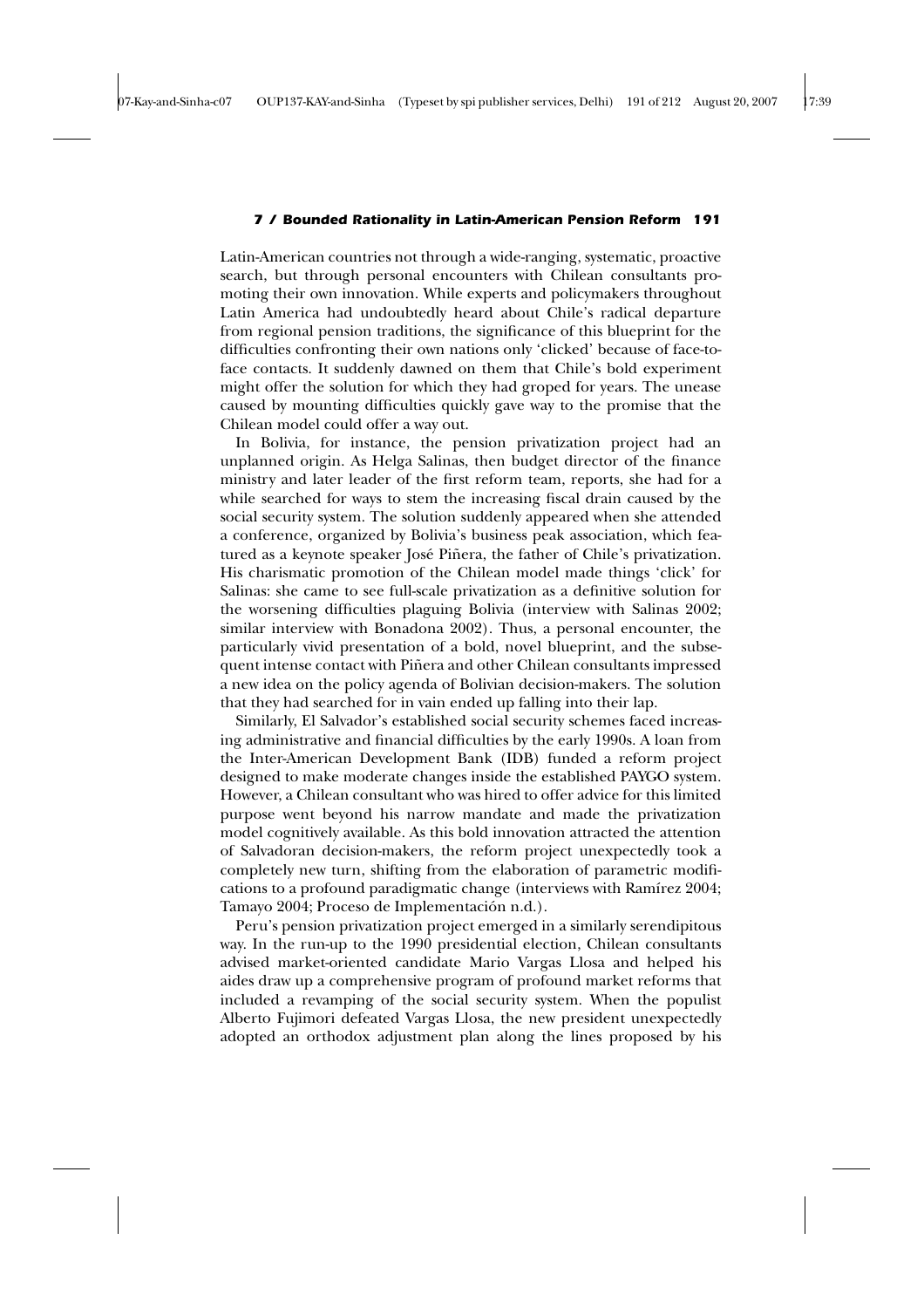opponent. In this context, a congressional deputy from Vargas Llosa's coalition, Mario Roggero, submitted the privatization project to Congress and lobbied the executive to embrace it. He even invited José Piñera, who in a lengthy conversation persuaded President Fujimori of the benefit of drastic reform (Roggero 1993: 88–92, 101–3; interview with De los Heros 2002). Economy Minister Carlos Boloña, a free-market enthusiast, then took charge of the project and pushed it through the decision-making process in 1991–2. Accordingly, personal contacts with Chilean experts played a crucial role in the advance of social security privatization in Peru.

These personal encounters, through which the bold, novel Chilean model made a striking, vivid impression on crucial decision-makers and so became particularly available, were facilitated by geographic proximity and historic and cultural affinities. By following these bonds of similarity, the availability heuristic bridged gulfs of socioeconomic difference; Bolivia, El Salvador, and Peru had far smaller formal labor markets and less developed capital markets than did Chile. From a fully rational perspective, it was far from clear that the Southern Cone country's innovation constituted a promising model for these relatively undeveloped nations to emulate. However, the special availability of Chilean-style privatization pushed these rational, functional considerations into the background and drew decisionmakers' attention to considering this drastic change.

Geography and longstanding historical connections helped to make the Chilean model especially available in Bolivia and Peru. Interestingly, leading decision-makers in far-away El Salvador also perceived a special affinity with Chile, which prompted a wide range of learning efforts (CINDE 1994). As a former finance minister reported (interview with Daboub 2004), El Salvador has long seen itself as 'the Chile of Central America'—dynamic, world-open, and ready to face the challenges of global competition. In fact, the country has enacted the market reform program more faithfully than any of its neighbors. One reason was the threat from the revolutionary left that the governments of the 1980s faced and that triggered a marketoriented response—as in Chile during the 1970s and 1980s. These perceived affinities made Salvadoran government officials especially receptive to inspiration from Chile.

For these reasons, which are arbitrary in functional, rational terms, Chile's experience with privatization was especially available to decisionmakers in Bolivia, El Salvador, and Peru. In fact, this outstanding experiment attracted so much attention that other important reform experiences remained in the background. As Chile's blueprint turned into the obligatory point of reference for friends and foes of pension privatization, Bolivian, Peruvian, and Salvadoran decision-makers showed surprisingly little interest in the reform projects pursued in Colombia, Argentina, and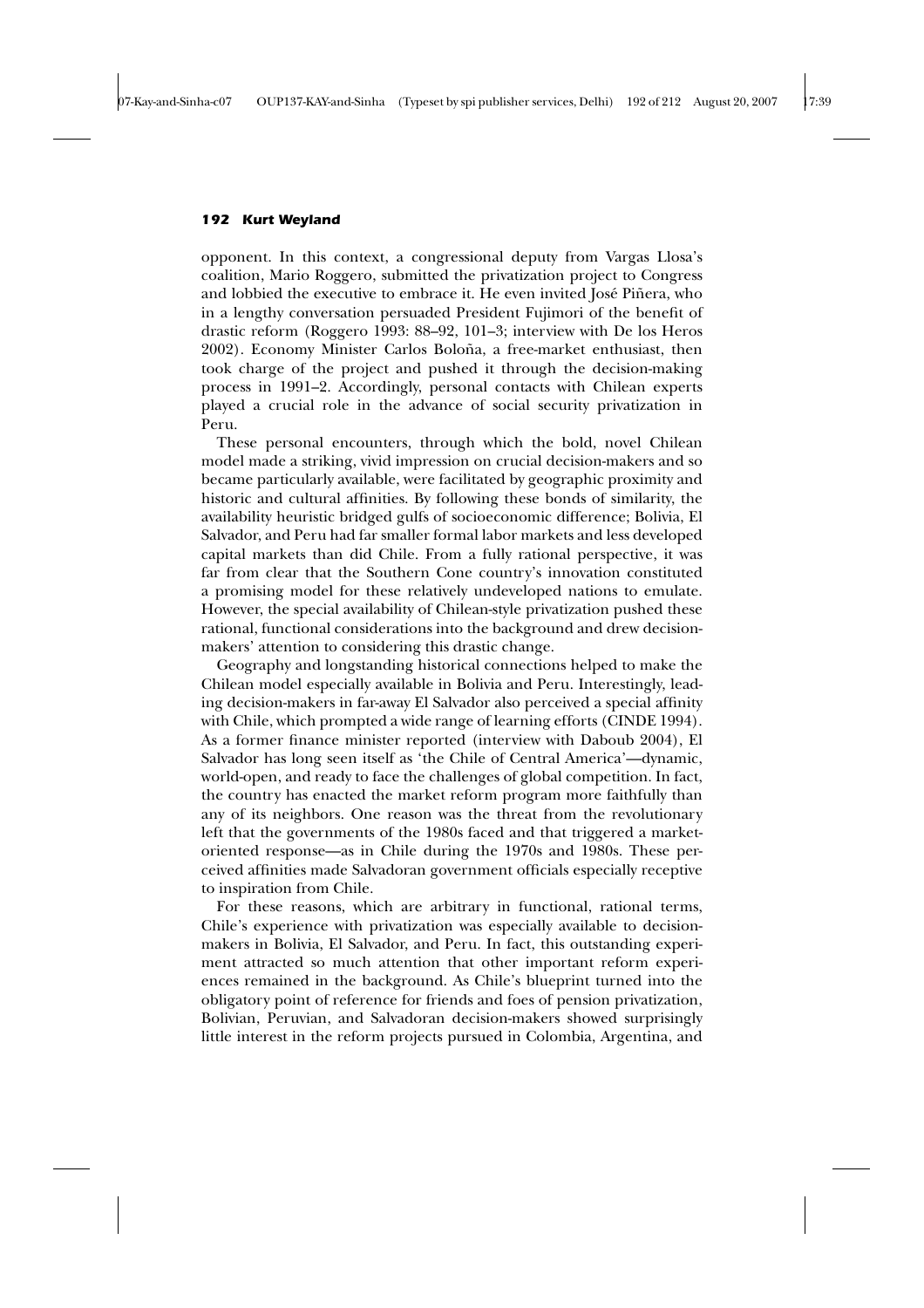other Latin-American countries. While Chile may have commanded the best technical knowledge on social security privatization, Argentina and Colombia could offer interesting lessons on the politics of enacting this reform under democracy. On the political regime dimension, Bolivia, El Salvador, and even Peru were certainly more similar to those nations than to Chile, which had imposed pension privatization under a brutal dictatorship. In general, fully rational actors would find it beneficial to study a variety of reform variants and options.

However, boundedly rational decision-makers followed the availability heuristic, concentrated their attention on a singular outstanding model, and neglected other information sources. Accordingly, members of the Bolivian, Peruvian, and Salvadoran reform teams uniformly report that they had little if any systematic contact with the Argentine and Colombian experts designing reform projects at the same time (e.g. interviews with Gottret 2002; Grandi 2002; Guevara 2002; Pantoja 2002; Vargas 2002). This omission is especially striking in the case of Bolivia, which had in the late 1980s hired Walter Schulthess, the leader of the Argentine team in the early 1990s, for a consulting job on social security. Although Bolivia had this personal contact with Argentina, the Bolivian team took its inspiration almost exclusively from Chile once the agenda had shifted to radical change.

Moreover, the availability heuristic focused Latin-American decisionmakers' attention on the most outstanding experiment conducted in their home region, making them overlook important experiments on other continents. As the intraregional reform wave gathered steam in the mid-1990s, European countries designed a hybrid between full-scale privatization and the PAYGO system. Like the Chilean model, this NDC scheme tied pension benefits firmly to accumulated contributions, which were assigned to individuals in a virtual account. However, it financed benefit payments not out of these accumulated funds but out of current workers' social security taxes, as does the PAYGO system and avoided the enormous fiscal transition cost caused by full-scale privatization. From a rational perspective, this novel option certainly deserved study, but it did not enter the radar screen of Bolivian and Salvadoran decision-makers.<sup>3</sup> Under the spell of the availability heuristic, they focused their attention on an intraregional innovation and neglected the NDC scheme, as did their counterparts in most of Latin America (Brooks and Weaver 2005). In this way, bounded rationality limited information processing.

In sum, boundedly rational decision-makers in Bolivia, El Salvador, and Peru did not conduct a wideranging, proactive search for relevant information, but were captivated by a singularly bold experiment that became uniquely available through personal contacts with Chilean experts. These face-to-face encounters made information about the Chilean model particularly vivid and impressed upon decision-makers that this blueprint could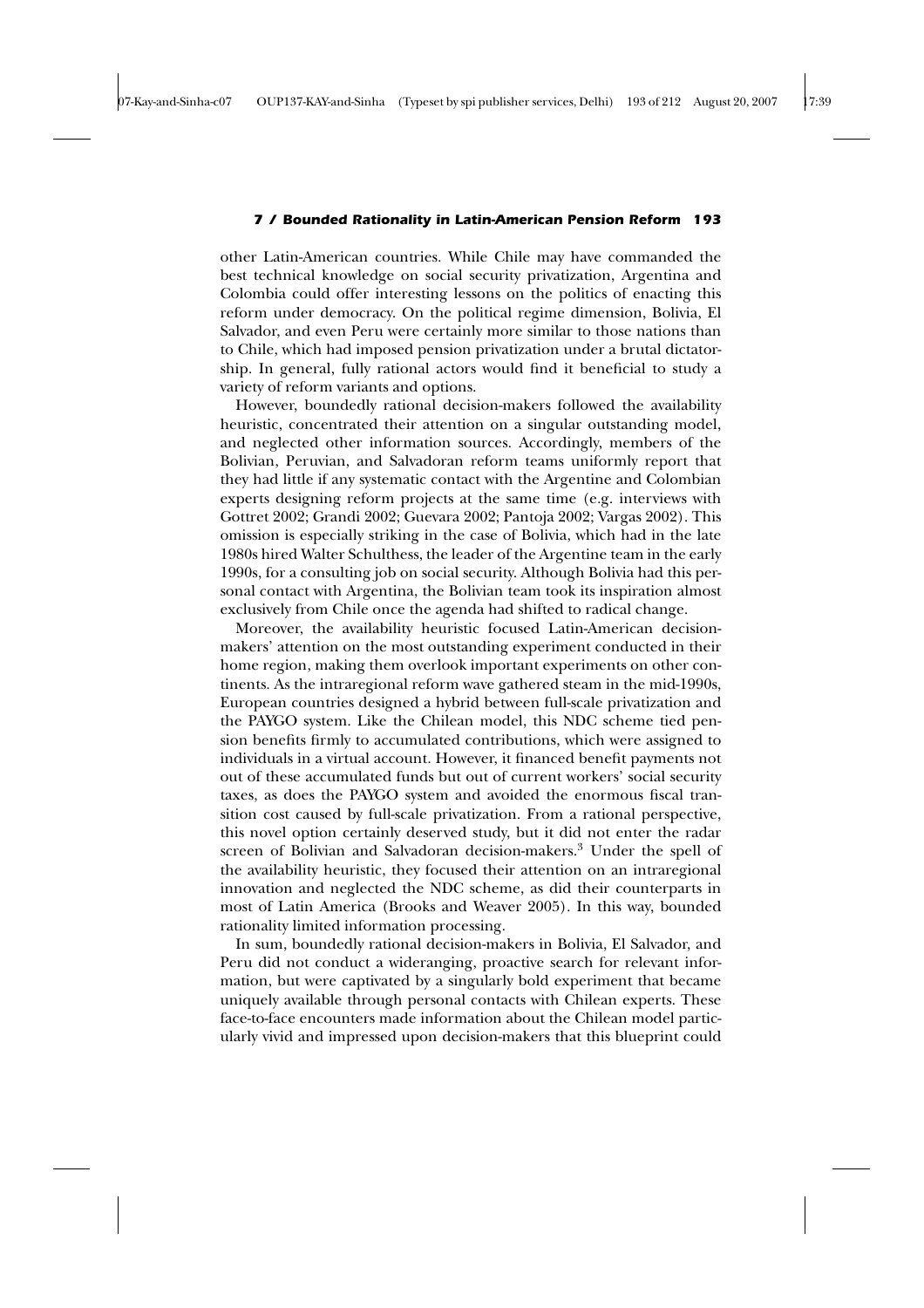serve as a solution for their problems. Consequently, the significance and relevance of the Chilean precedent 'clicked'. Unplanned contacts then opened the door for an intense, longstanding import of information. In fact, the Bolivian and Salvadoran reform teams relied very heavily on Chilean consultants in elaborating privatization projects, and their Peruvian counterparts also learned a great deal from Chile (interviews with Bonadona 2002; Du Bois 2002; Galindo 2002; Gottret 2002; León 2002; Pantoja 2002; Romero 2002; Salinas 2002; Vargas 2002; Ramírez 2004; Solórzano 2004; Tamayo 2004).

Initially, this focus on Chile also prevailed in Brazil and Costa Rica. One of the first privatization proposals advanced in Brazil—elaborated by academic and government-linked experts for a free-market think tank financed by business—explicitly took its inspiration from Chile (IL 1991). Many government officials and pension specialists also saw the Chilean model as an obligatory point of reference (interview with Leite 1990). Even social-democratic Costa Rica sent a high-ranking delegation of governmental experts on a study mission to Chile in 1989. Representing economic agencies and the main social policy institution, this group assessed the strengths and weaknesses of the new private system (Comisión Técnica de Pensiones 1990). Availability accordingly guided a wide range of countries to pay special attention to the Chilean model.

Brazil and Costa Rica, however, commanded a much deeper pool of social security expertise than did Bolivia, El Salvador, and Peru. Their longestablished welfare states had attracted well-qualified cadres that formed cohesive professional corps and enhanced the strength of the main institutions administering the pension system. These institutions in turn controlled voluminous fiscal resources and enjoyed considerable political power. Despite looming financial problems, the Brazilian and Costa Rican pension systems were not confronting urgent, acute fiscal crises. Due to this satisfactory performance, social security specialists retained a great deal of influence and were not displaced by economic generalists, as in Bolivia, El Salvador, and Peru, where the weakness of established institutions or severe financial problems led to a takeover by novices.

Longstanding specialists were less easily swayed by cognitive shortcuts such as the availability heuristic than were newcomers, the economic generalists. Thorough training and years of experience gave these experts a stock of knowledge and access to alternative sources of information. Consequently, they did not rely only on the ideas made available by Chile's promoters of pension privatization. Their background knowledge limited the impact of cognitive heuristics on their information processing and judgments.

Therefore, while the information made available by Chilean experts or study trips to Chile elicited considerable interest in Brazil and Costa Rica,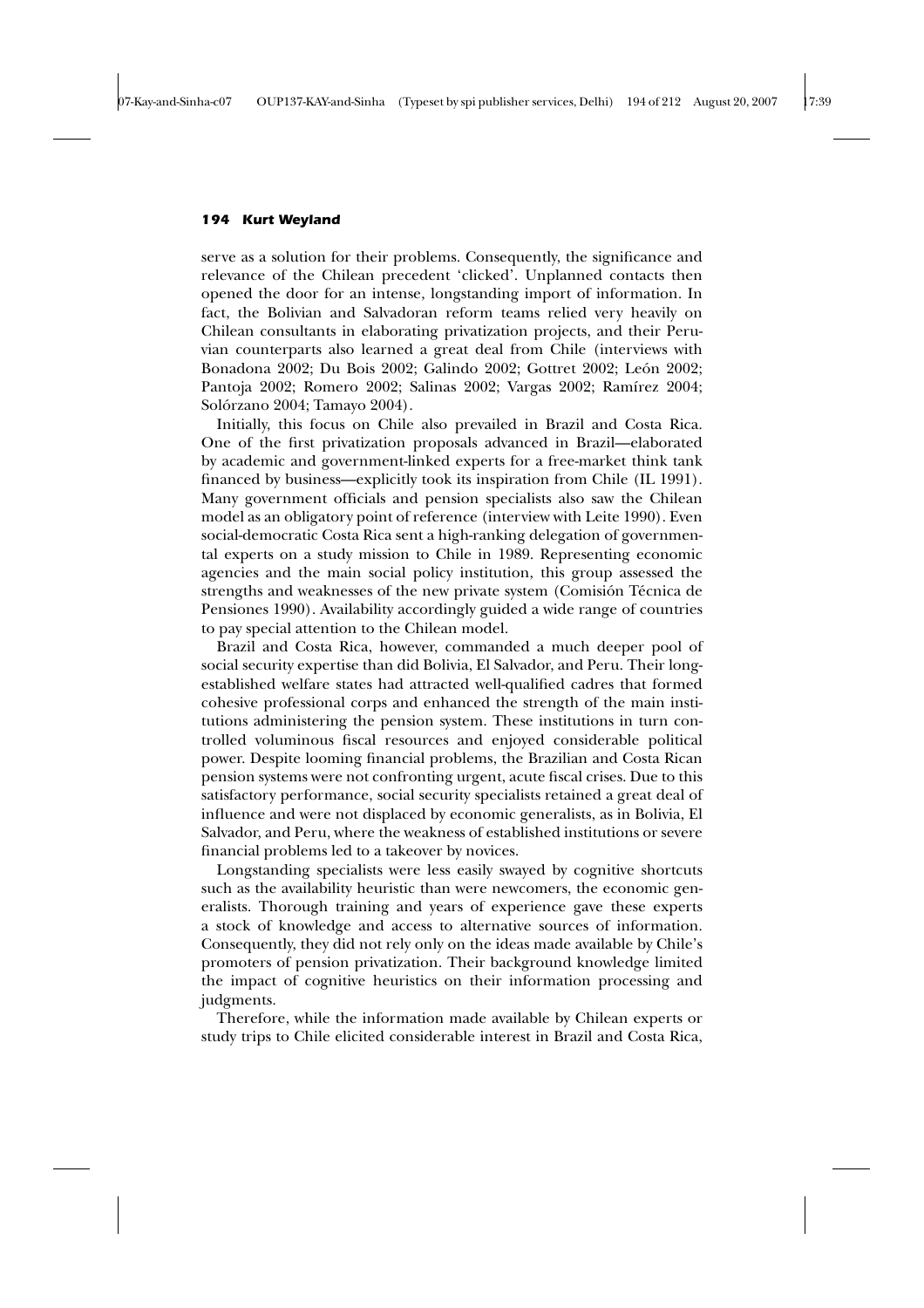and while it stimulated drastic reform proposals and privatization efforts, it did not launch those countries on the same trajectory of change as in Bolivia, El Salvador, and Peru. The Chilean model certainly was an obligatory point of reference for discussions in Brazil and Costa Rica, but did not dominate the reform debate as much as in the other nations, nor monopolize the attention of experts and decision-makers, despite its availability. Brazil and Costa Rica's greater pool of specialized expertise reduced the impact of the availability heuristic.

Rather, Brazilian and Costa Rican pension reformers had and sought access to alternative sources of information and inspiration. They considered a wider range of reform options than their Bolivian, Peruvian, and Salvadoran counterparts, who remained fixated on the Chilean model. For instance, the ILO representative in Costa Rica helped the country's first change team establish contact with the main architect of the Uruguayan reform, a mixed public/private system that conformed much more to the social-democratic values prevailing in Costa Rica than the radical, freemarket Chilean blueprint (interviews with Rodríguez 2004; Bonilla 2005). Similarly, Brazilian pension experts—even those who were advocates of a drastic transformation—examined a range of foreign experiences. In the early 1990s, when the pension reform debate heated up, the Social Security Ministry in cooperation with the UN Economic Commission for Latin America organized an international seminar that studied a variety of foreign models (MPS 1993–4). Thus, links to international organizations other than the World Bank, which from the early 1990s onward forcefully promoted the Chilean model, helped Brazilian and Costa Rican decisionmakers broaden their view beyond the highly available intraregional model that enthralled the reform teams of other countries.

However, even in Brazil and Costa Rica the availability heuristic confined decision-makers' attention mostly to reform experiences inside their home region. European innovations such as the NDC scheme remained off their radar screen. Only after privatization efforts hit an insurmountable barrier in Brazil in the late 1990s did the World Bank make this innovation available to pension specialists, who quickly 'fell' for it, adapted it to local needs, and obtained congressional approval for this modified version (Pinheiro 2004).

In conclusion, the availability heuristic turned Chile's radical pension privatization into an outstanding reference point for reformers across Latin America. This cognitive shortcut operated with special force in those countries with limited pools of domestic expertise and technical capabilities, as Bolivia, El Salvador, and Peru, where rationality was tightly bounded and where the focus on Chile was disproportionately strong. The more decisionmaking deviated from the standards of comprehensive rationality, the more Chilean-style reform served as the predominant source of inspiration.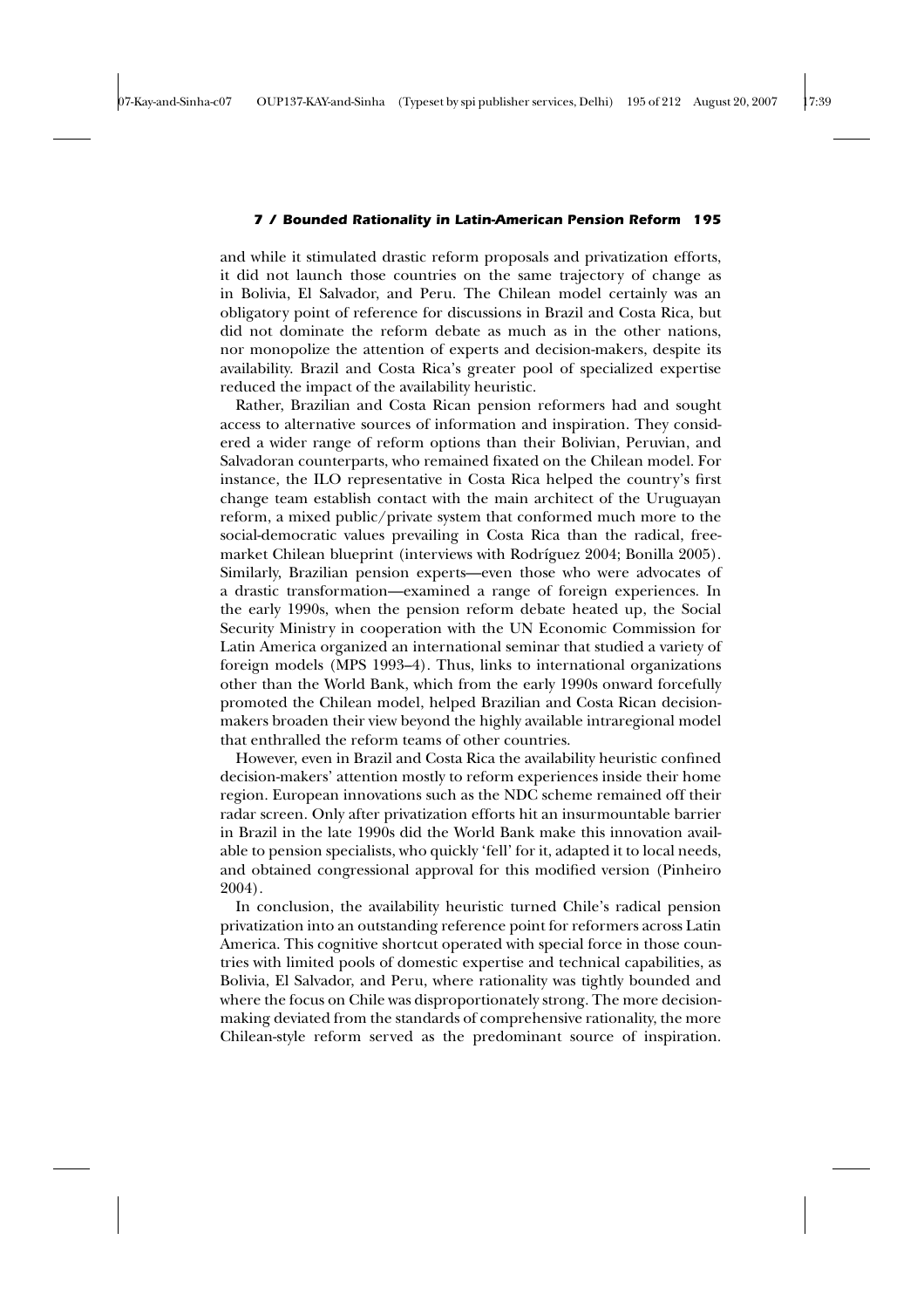Efforts to emulate the Chilean model were a product of bounded rather than full rationality.

# *Overestimating the Promise of the Chilean Privatization Model*

Once Chile's radical reform had become cognitively available as a potential solution to the pension problems plaguing Latin-American countries, specialists sought to assess its performance and promise. They did not try to emulate this foreign innovation simply for reasons of symbolic or normative legitimacy, but assessed its promise as a means for resolving difficulties they had identified as threats to their interests. Rather than falling prey to international fads and fashions, they proceeded in a goaloriented way, as any minimally rational actor would do. They based their emulation decisions on indications that the Chilean model was yielding positive results and therefore held the promise of producing benefits for their own countries.

However, in assessing the payoffs of Chile's radical privatization, many reformers, especially in Bolivia, El Salvador, and Peru, did not conduct comprehensive, systematic cost–benefit analyses. Rather, they applied the representativeness heuristic, basing their judgments in a logically problematic way on the overinterpretation of similarities and other forms of associative reasoning. Recall that with representativeness, people extrapolate short trends and take them as evidence of lasting tendencies, thus drawing excessively firm conclusions from small samples. Similarly, they attribute the qualities of whole systems to their constituent parts, and vice versa. In all these ways, they jump to conclusions by overestimating the significance of similarities ('representativeness'; see in general Kahneman, Slovic, and Tversky 1982: chs. 1–6; Gilovich, Griffin, and Kahneman 2002: chs. 1–2).

Accordingly, most members of the Bolivian, Peruvian, and Salvadoran change teams and many advocates of pension privatization in Brazil and Costa Rica were impressed by the high rates of return that Chile's private pension funds initially achieved. Bolivia's former national pension secretary invoked the annual average yield on investments (not including administrative fees) of 14 percent attained in Chile until the mid-1990s only to add that in subsequent years this performance had deteriorated significantly (interview with Peña Rueda 2002; similarly, Exposición de Motivos 1993: 1, and interviews with De los Heros 2002; Du Bois 2002; Tamayo 2004). Many pension reformers thus resorted to the representativeness heuristic in interpreting Chile's high returns in the 1980s as evidence for the inherent superiority of the private pension scheme. Based on this initial stretch of experience—a small sample—they inferred the quality of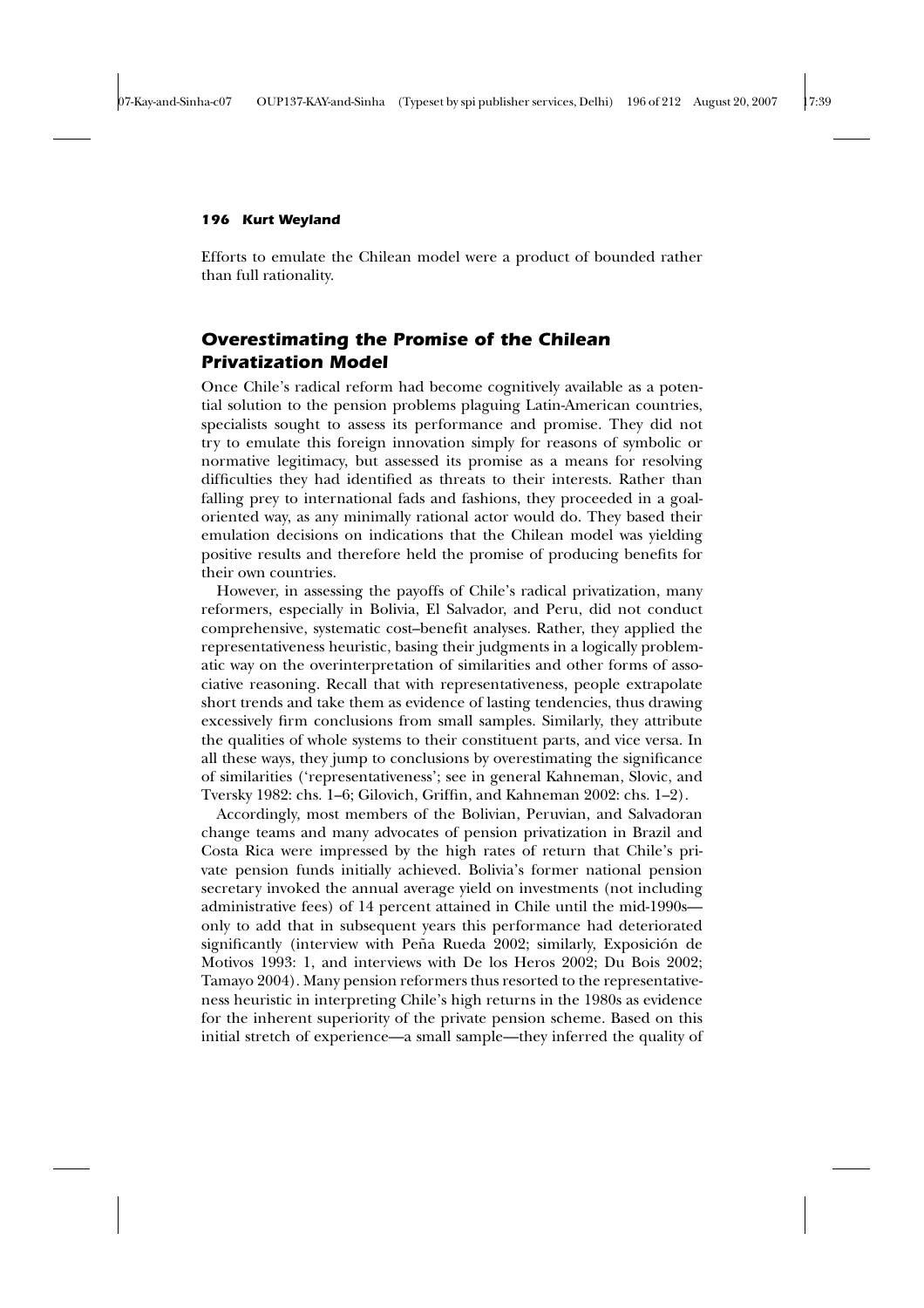the whole system. As a result, Chile's innovation quickly gained an aura of success and stimulated a rationally unjustified level of enthusiasm.

These sanguine assessments paid insufficient attention to two important issues. First, they underestimated the volatility of these initial rates of return and did not consider the possibility that chance factors may have boosted them. They did not take into account regression toward the mean. Because high success can result in part from nonsystemic factors that are subject to change, it tends to be followed by much more mediocre performance. In fact, after reaching 13.81 percent on average from 1981 to 1994, the rates of return of Chile's private pension funds amounted to only 6.37 percent from 1994 to 2003 (computed from SAFP 2004).

Second, privatization advocates extolling the rates of return did not consider the cost caused by the high fees that private pension fund administrators charged their affiliates. Considering this 'bite' by calculating returns over total contributions, not over the net deposits in affiliates' individual retirement accounts, yields significantly less impressive figures. 'In Chile [for instance] the return on capital between July 1981 and April 2000 was 11.1 percent, but once commissions are factored in, lower-income earners received a 7.34 percent return, and higher-income earners received a 7.69 percent real average return' (Kay and Kritzer 2001: 48). A comprehensive, fully rational assessment of the investment performance of private pension funds would have suggested more sober findings. The representativeness heuristic gave pension privatization a halo of success that does not withstand closer scrutiny.

A similar boundedly rational shortcut associated pension privatization with Chile's macroeconomic success from the mid-1980s onward. At the time that private pension fund administrators accumulated rapidly growing resources, Chile's savings rate rose significantly, productive investments increased, and economic growth accelerated to 6–7 percent per year for more than a decade. Based on this temporal coincidence, many observers jumped to conclusions, postulating a causal connection. Although the World Bank (1994: 92, 209, 307–10) expressed caution, Latin-American pension privatization supporters advertised this change as a crucial means for stimulating domestic savings, investment, and development (interviews with Mercado 1994: 10, 15–16; Ramírez 1994: 102–3; Comisión para la Reforma 1996: 22; Bonadona 1998: 69–70, 91; Bonadona 2002; De los Heros 2002; Du Bois 2002; Peñaranda 2002; Vargas 2002; Solórzano 2004). An associative inference from whole to part that is typical of the representativeness heuristic reinforced the aura of success attached to the Chilean model.

Interestingly, however, the savings argument has not withstood rigorous empirical examination; statistical investigations have yielded inconclusive results (Samwick 2000; Escobar and Nina 2004: ii, 17; interview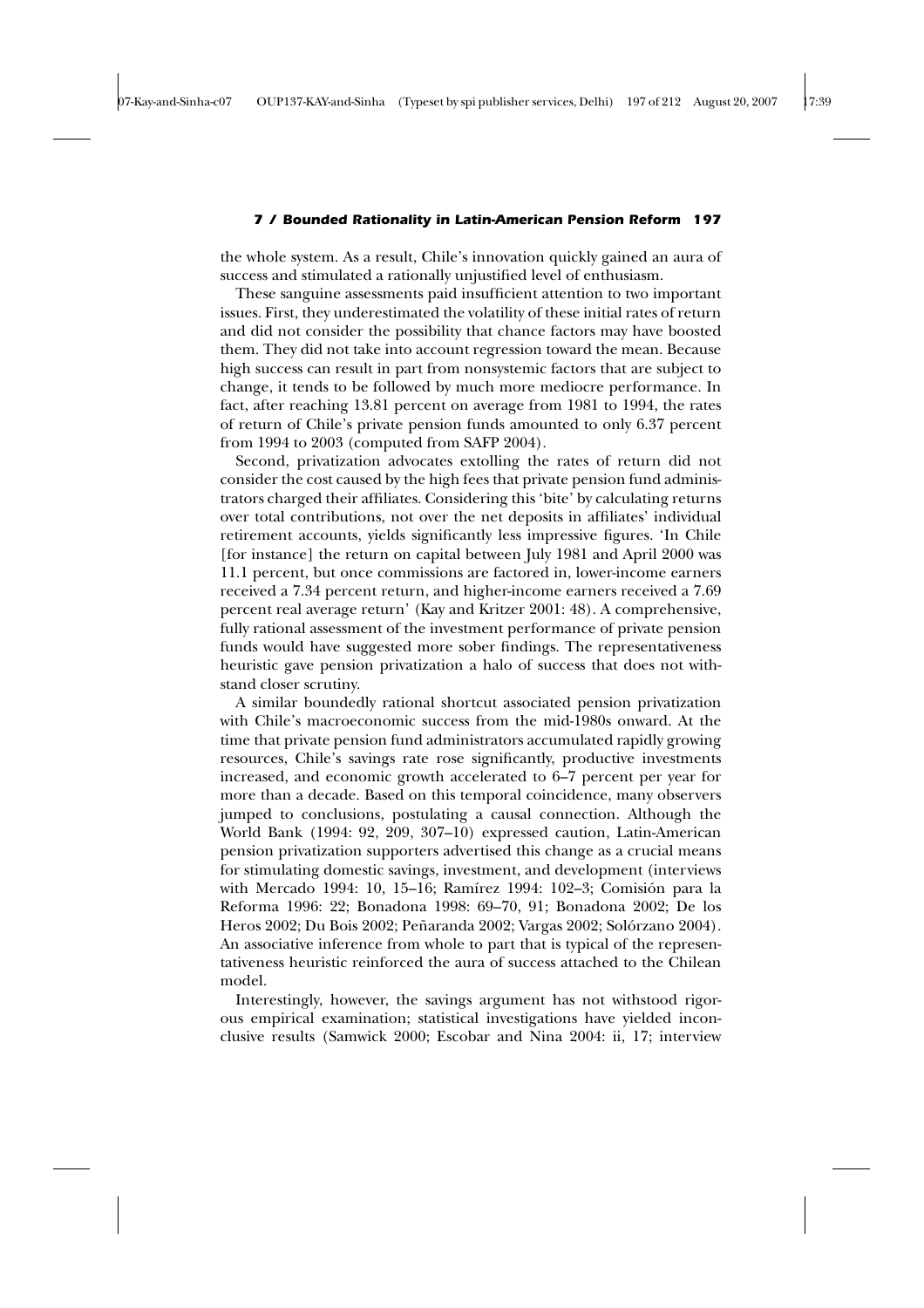with Martínez Orellana 2004). Even the World Bank, which had forcefully advocated pension privatization in the 1990s, soon backed away from this claim. Remarkably, its chief economist, Joseph Stiglitz, in 1999 disqualified many promises invoked by the Bank as 'myths' that could not withstand rational scrutiny in light of experience (Orszag and Stiglitz 1999). Prominently among these myths figured the claims that 'individual accounts raise national saving' and that 'rates of return are higher under individual accounts' (Orszag and Stiglitz 1999: 8). The initial enthusiasm was eventually unveiled as a product of problematic inferences, such as the representativeness heuristic (see recently WB IEG 2006: 35 and *passim*).

Despite its lack of a firm basis, however, the savings argument crucially boosted political support for drastic pension reform because it attributed broad macroeconomic benefits to this change. As a result, a social sector that had for decades been the domain of specialists suddenly acquired major significance for economic generalists. While since the late 1970s, finance ministry officials had begun to worry about the actuarial disequilibria and financial deficits plaguing many Latin-American social security systems, now a wide range of economic generalists took a strong interest in pension reform. The privatization of the retirement system seemed to hold the key to putting the region, which had suffered a 'lost decade' of austerity and stagnation during the 1980s, back on an accelerated growth path. In depicting structural pension reform as a crucial instrument for highsalience development goals, the domestic savings argument broadened the range of actors that became involved in the issue area. Economic generalists started to push very hard for privatization and tried to overcome passive or active resistance from established pension experts and bureaucrats, who sought to defend the existing PAYGO system.

Above all, this unproven inference made the emulation of the Chilean model appealing to chief executives, who often lacked strong ideological commitment to market reform. As presidents hesitated to incur the political costs and risks of drastic institutional change, the macroeconomic benefits predicted by the representativeness heuristic proved decisive for tipping the balance. In Peru, for instance, President Fujimori was skeptical about the introduction of market principles into the social sectors, but the promise that social security privatization would fuel economic development finally clinched his support (interviews with De los Heros 2002; Du Bois 2002; Peñaranda 2002). Therefore, a judgment derived via the representativeness heuristic that lacked a firm scientific basis was crucial for importing the Chilean model to Peru, as with a number of other Latin-American countries.

While this associative inference attracted support from economic generalists and political leaders, it did not automatically carry the day. Out of conviction and interest, established social security specialists and bureaucrats,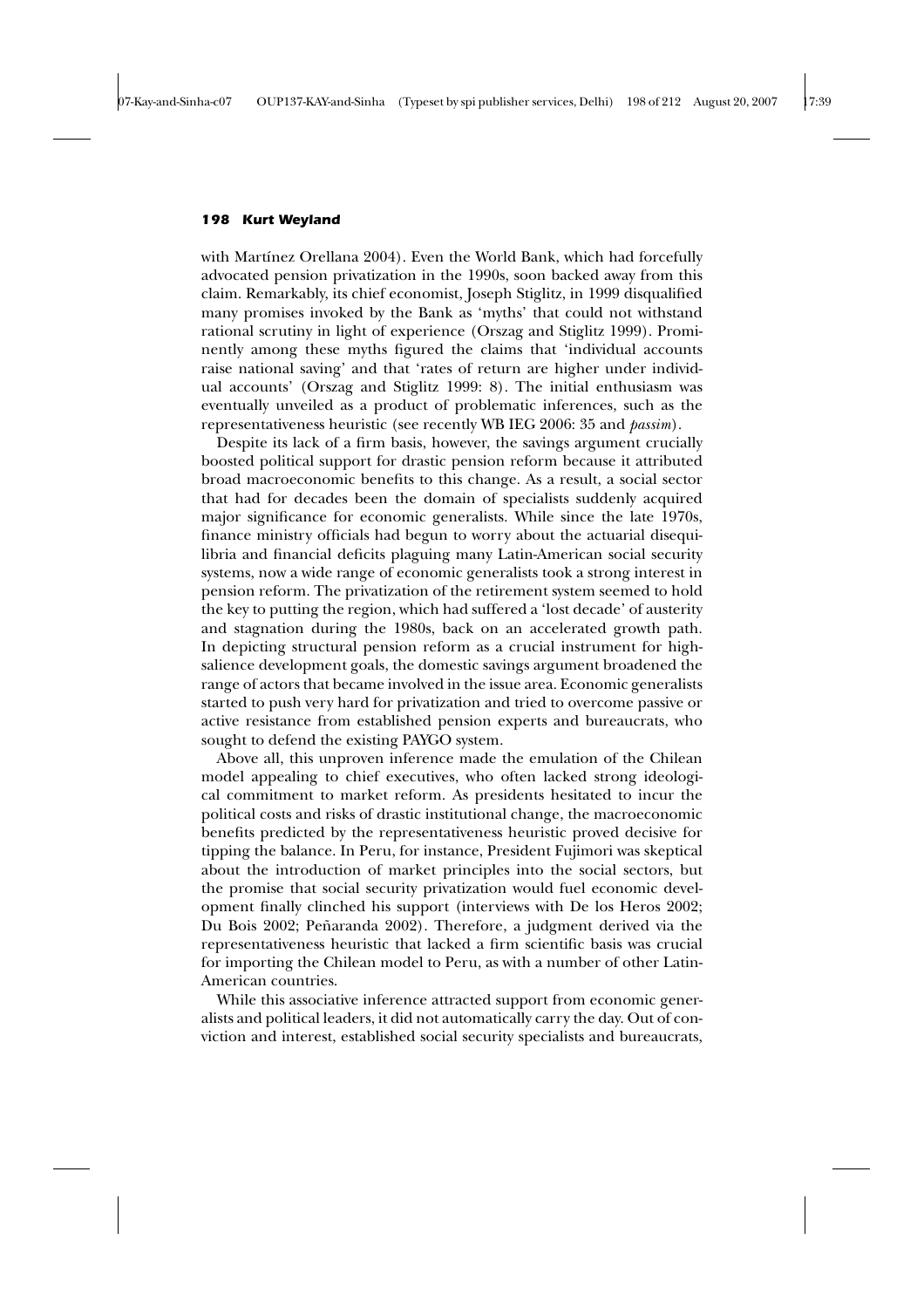together with societal interest groups such as trade unions, criticized the performance and promise of the Chilean model. Whereas privatization advocates extolled the presumed economic benefits of structural change, the critics pointed to the social deficits of this novel blueprint and the exorbitant fiscal transition costs that its adoption would entail. They stressed the limited population coverage of the private pension system, the social exclusion perpetuated by the lack of redistribution, and the gender inequality produced by a strictly contributive scheme. They also highlighted the fiscal problems caused by the channeling of pension contributions into private accounts—an issue that privatization advocates sought to downplay as the short-term cost required for long-term benefits.

Cognitive factors played an important role in the resolution of these debates. By associating privatization with great macroeconomic benefits, the representativeness heuristic motivated officials of powerful economic ministries to participate in pension policy, changing the very constellation of political actors in the issue area. Moreover, the postulated connection to increased savings, investment, and growth made structural pension reform especially appealing to the presidents of these countries. But the outcome of the reform debate also depended on political–institutional factors, especially the strength of the economic ministries in intrastate bargaining and the chief executive's clout in the legislative arena.

Where social security agencies suffered from financial deficits, administrative problems, and political weakness, they could not resist sustained pressure from the economic ministries, which are among the most powerful agencies of contemporary Latin-American states. For these reasons, privatization advocates defeated opponents inside the state in Bolivia, El Salvador, and Peru. In Brazil and Costa Rica, by contrast, existing welfare schemes had attained a reasonably good performance and were not suffering from severe financial difficulties, and the agencies administering them commanded considerable expertise, bureaucratic institutionalization, and political strength. As a result, they managed to hold their own against the economic ministries, which determinedly promoted pension privatization in both countries and actually launched several reform efforts in Brazil (interviews with Carvalho 1992; Moraes 2003; Aguilar 2004). When the Brazilian Social Security Ministry lost out in intrastate conflicts, it could count on opposition to radical change in Congress, opposition that some of its officials helped to stimulate and mobilize (interviews with Carvalho 1992; Gabriel 1992). Disagreements inside the state spilled over into the legislative arena.

The president's clout with Congress obviously affected the prospects of pension privatization throughout Latin America (Madrid 2003: 56–8). In contrast to Chile, where a brutal dictatorship imposed the reform, functioning democracies required parliamentary approval for this major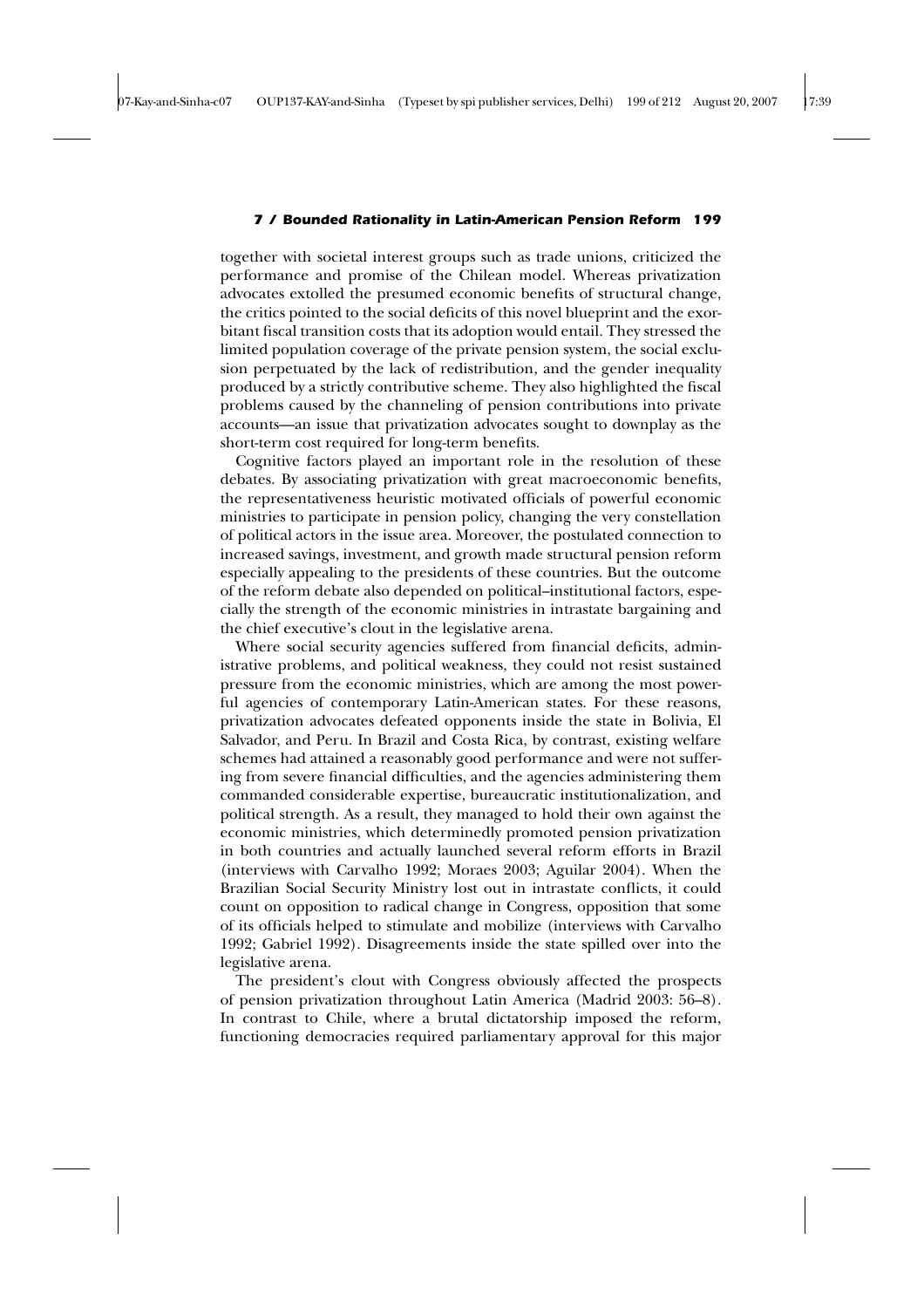institutional change—giving the many opponents among party politicians and societal interest groups access to decision-making. To counter the promises of fiscal and macroeconomic benefits that economic generalists derived from the representativeness heuristic, opponents invoked the social limitations of the private social security system and defended sectors that would lose from privatization.

In Brazil and Costa Rica, Congress has considerable autonomy and clout; presidents cannot push their projects through Parliament. The consensual decision-making style institutionalized in Central America's model democracy privileges negotiation and compromise and precludes dramatic transformations such as radical social security privatization (Jiménez 2000). The firm commitment of most party politicians, congressional deputies, and many state officials to social-democratic values also limited the depth of market-oriented reform (interviews with Aguilar and Durán 1996: 138, 140–1; Rodríguez 1996: 1, 6–9; Aguilar 2004; Carrillo 2004; Céspedes 2004; Durán 2004; Jiménez 2004; Rodríguez 2004). In Brazil, entrenched statist convictions prevented free-market ideas from gaining ideological hegemony (interview with Bornhausen 2003), and the prevalence of clientelism made many congressional deputies reluctant to pass market reforms, which threatened to diminish their access to patronage. Moreover, pronounced party fragmentation made it difficult for chief executives to win solid support for their projects, especially constitutional amendments, which were required for enacting pension privatization because the 1988 charter gave many details of the existing social security system constitutional protection. For these political–institutional reasons, the advocacy of marketoriented social security reform, motivated by the enthusiastic assessments of the Chilean model derived via the representativeness heuristic, found only limited support in Brazil and Costa Rica. As a result, Costa Rica adopted a very moderate mixed public/private system, whereas Brazil rejected privatization and reformed the existing PAYGO scheme (Pinheiro 2004).

In Bolivia and El Salvador, by contrast, the presidents managed to assemble a more stable legislative coalition that guaranteed them majority support. Their own parties held a larger share of congressional seats than in Brazil, and they found reliable allies. Also, the more adversarial nature of party politics in both countries allowed these majorities to push through their will against the opposition. In fact, the governments eventually rammed privatization bills through Congress; their supporters closed ranks and marginalized the opposition. In a more autocratic fashion, Peru's Fujimori took advantage of the closing of Congress after his self-coup of April 1992 to impose drastic social security reform by decree-law. Thus, the political predominance of these countries' presidents allowed the reform projects inspired by the representativeness heuristic to go forward. Due to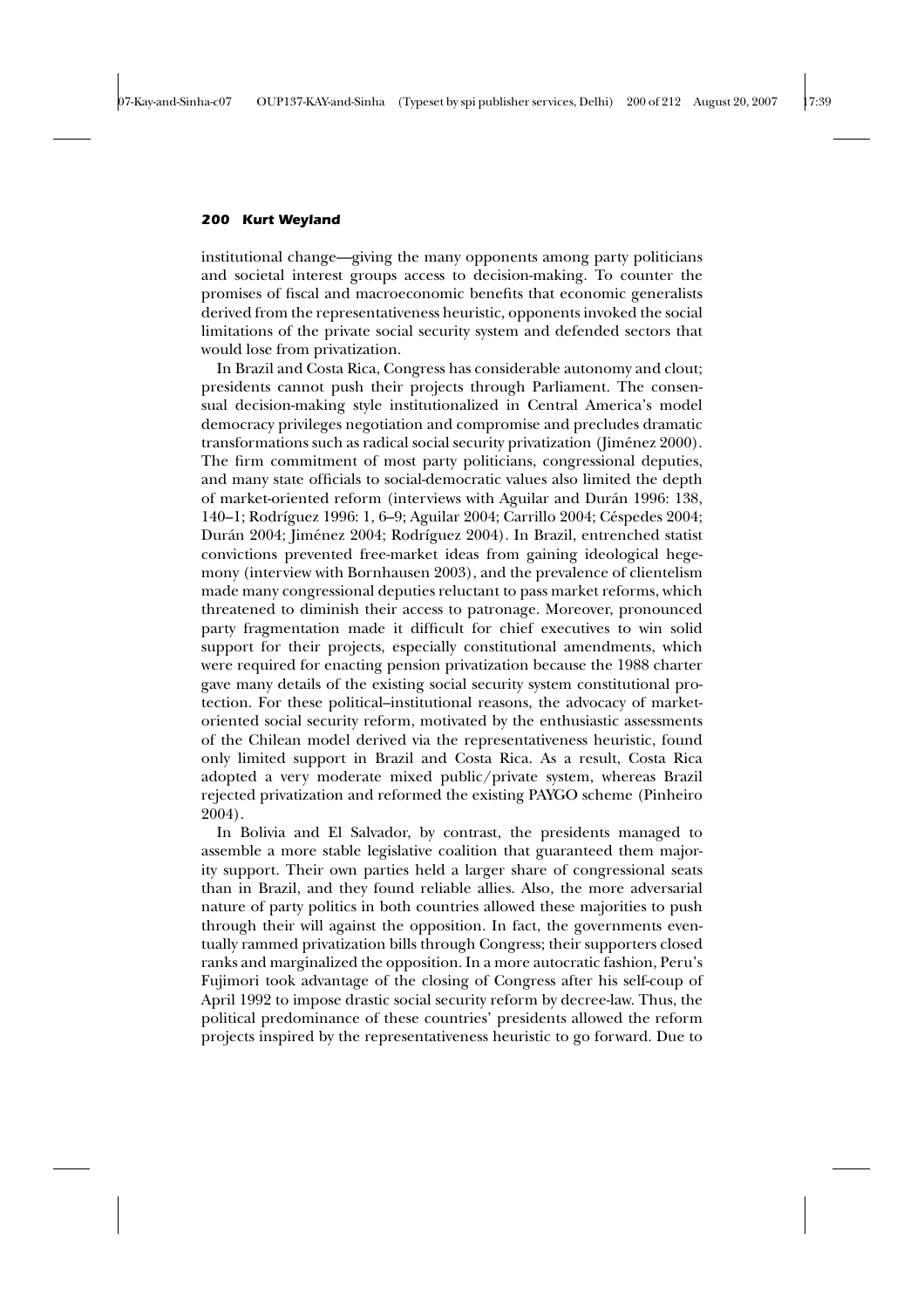favorable political–institutional conditions, cognitive shortcuts managed to shape decision outputs in Bolivia, El Salvador, and Peru.

## *Anchoring and the Imitation of the Chilean Model*

Countries that decided to adopt Chilean-style pension privatization often copied much of the original blueprint and introduced only limited modifications to meet their own specific needs. Paradoxically, less developed nations with particularly small formal labor markets and underdeveloped capital markets remained especially faithful to the original. Although the Chilean model did not seem to fit their socioeconomic structures, $4$  they followed this precedent closely. The heuristic of anchoring, which induces decision-makers to base their judgments on given clues, helps account for this paradox. To save computational effort, boundedly rational decisionmakers typically preferred imitation over innovation; they did not rethink or consider redesigning the foreign model, as comprehensive rationality would require.

Given the limitations of domestic technical capacity, this tendency to imitate the Chilean model prevailed especially in Bolivia, El Salvador, and Peru. Leading reform team members in all three countries stressed that they had largely copied Chile: 'We took 90 percent [of the new system] directly from Chile' (interview with Du Bois 2002;<sup>5</sup> similar interviews with Bonadona 2002; Galindo 2002; Gottret 2002; León 2002; Pantoja 2002; Romero 2002; Salinas 2002; Vargas 2002; Ramírez 2004; Solórzano 2004; Tamayo 2004).

Imitation prevailed, especially in the early stages of the privatization project, conducted by technical experts. The heuristic of anchoring induced economic generalists to stay very close to the Chilean model and rely heavily on Chilean consultants. Indeed, José Piñera and his associates designed the outlines of the Bolivian and Salvadoran reform proposals, elaborated many specific rules and regulations (e.g. on the supervision of private pension funds), and conducted the initial simulations of fiscal transition costs (Price Waterhouse 1993: bibliography; Proceso de Implementación n.d.). Although Peru drew up its reform with more autonomy, it imitated the Chilean system in many aspects and brought in specialists from its southern neighbor to help at crucial steps. Consequently, the draft bills that technical reform teams presented to the political leadership were very similar to the Chilean blueprint.

Political calculations and requirements prompted some modifications, however. As numerous psychological experiments show, the heuristic of anchoring ties down people's judgments and limits departures from initial clues, but by no means does it preclude such departures. Rather, it leaves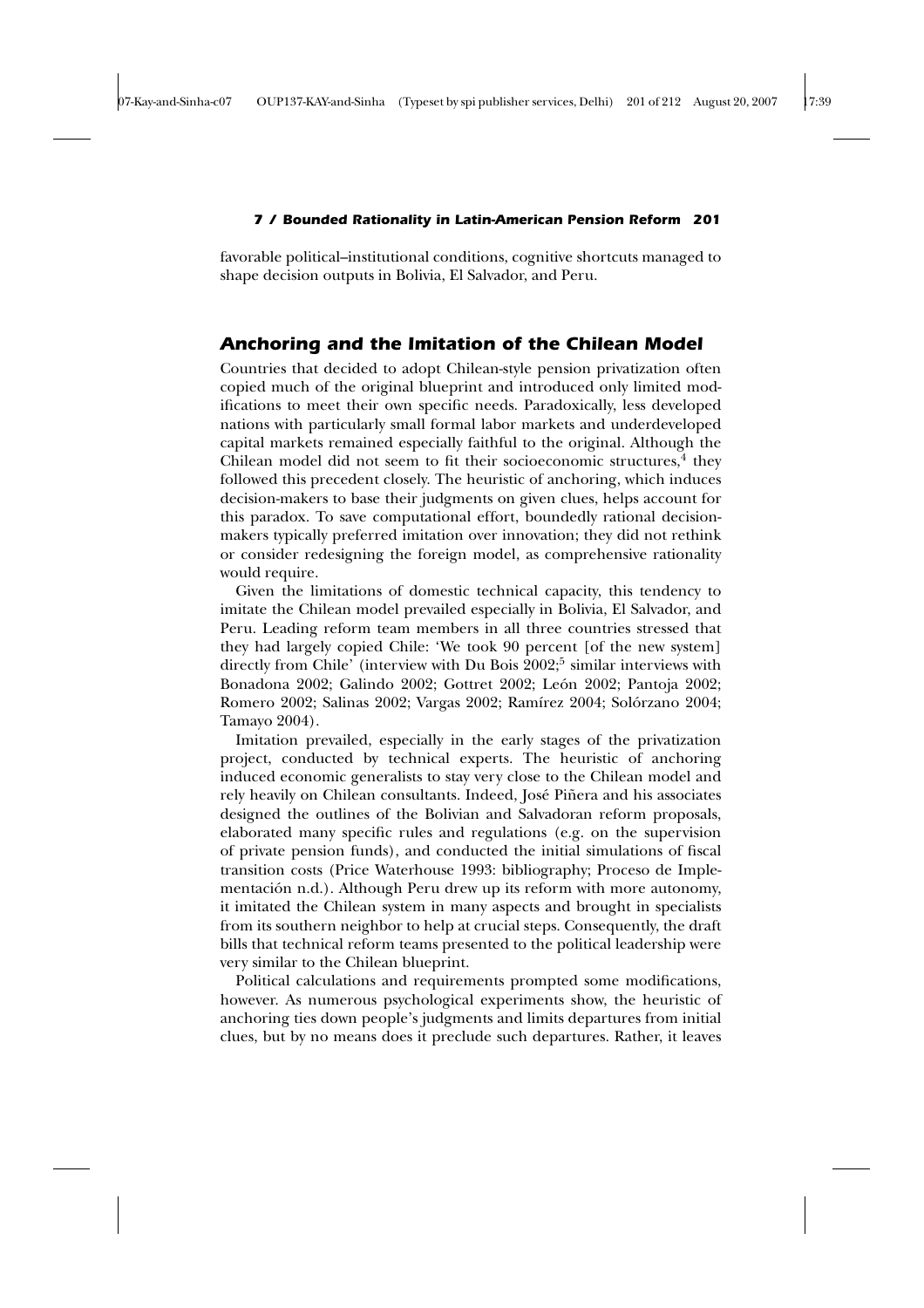some room for adjustments (Epley and Gilovich 2002), and so political considerations led to adaptations of the Chilean model. Nonetheless, anchoring confined these modifications mostly to rules stipulating the privatization scheme's range of application while keeping its core intact: Bolivia, El Salvador, and Peru created privately managed individual retirement accounts in the obligatory pension system. They all emulated the central features of the Chilean blueprint.

To make the new system of social protection more equitable, counter criticism of the exclusionary nature of 'neoliberal' privatization, and boost his future electoral fortunes, Bolivian president Gonzalo Sánchez de Lozada (1993–7) insisted on complementing pension privatization with a novel scheme of basic, universalistic old-age support. His government created a 'solidarity bond' (Bono de Solidaridad, or BONOSOL) that guaranteed every citizen older than 65 years an annual payment of US\$248 (Graham 1998: 151–67; Müller 2004). Similarly, Costa Rica and Argentina maintained the established public social security system to guarantee all affiliates a basic level of income support (actually quite generous in Costa Rica); the new private pension funds offered additional benefits or replaced only part of the old PAYGO system (Demarco 2004). In these cases, the principles of the Chilean model governed only a segment of affiliates' social security contributions. Nevertheless, while these modifications restricted the range of the private pension system, anchoring safeguarded its core.

Likewise, Peru's Fujimori instituted a parallel scheme, giving affiliates a choice between the old PAYGO system and the new private pension funds. In this way, he sought to preserve the established social security institute, which was making great strides in overcoming its administrative and financial problems and therefore had greater political clout than its counterparts in Bolivia and El Salvador (Ausejo 1995). Although this political decision drew ferocious criticism from market-oriented government officials and their Chilean advisors, it was actually more faithful to the maxim of freedom of choice and was framed in these terms by its advocates (Roggero 1993). In some sense, this deviation from the Chilean model was 'more Catholic than the Pope'.

By contrast, Bolivia temporarily suspended the principle of free competition in its new private pension system due to the exceptionally small size of its formal labor market. Since there were few affiliates, admitting numerous pension fund companies threatened to preclude economies of scale and further increase the administrative costs of the new scheme. In fact, Bolivians' low per capita incomes made the reform team concerned about the high fees that pension fund companies in fully competitive markets such as Chile charged. Even Chilean consultants stressed that a large share of these fees paid for expensive marketing campaigns with which companies tried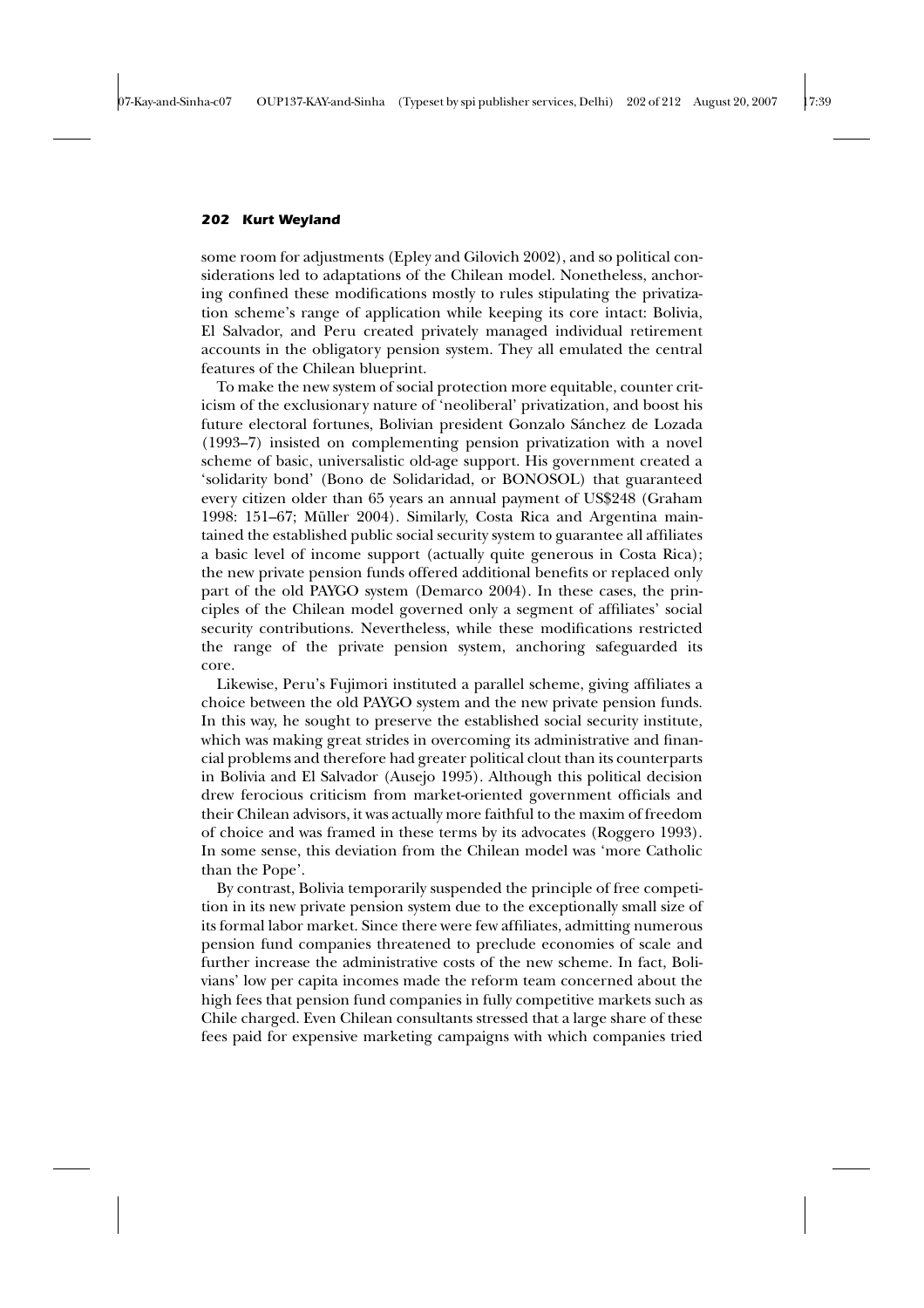to steal away affiliates from their competitors (Claro y Asociados 1994: 6–8; see also Vittas and Iglesias 1992: 5, 9, 22–4, 35). Due to governmental regulations, different companies had similar investment portfolios and rates of return; therefore, competition focused not on financial performance but on peripheral aspects, such as glossy promotional materials and the good looks of sales agents.

Effectively, competition was not fulfilling its economic rationale by guaranteeing consumers greater financial benefits, and its costs—high administrative fees—ate up a good part of affiliates' contributions. For the first five years of the new system, the Bolivian government therefore allowed only two private pension fund companies to enter and made each responsible for half the population (Guérard and Kelly 1997: 103–23; Mercado 1998: 152, 168). While this temporary suspension of free competition deviated from free-market principles, Chilean consultants 'authorized' it as a necessary step towards making privatization feasible in an exceptionally small market.

Importing the Chilean model with few modifications and confining these adjustments mostly to peripheral aspects relieved the cognitive and computational burden on decision-makers who had limited expertise in social security. Enacting a major institutional change such as pension privatization constitutes a monumental task. Copying a foreign blueprint and relying heavily on external advice greatly facilitates this task for boundedly rational policymakers. To save information-processing effort, the Bolivian, Peruvian, and Salvadoran reform teams followed the Chilean original very closely. Applying the heuristic of anchoring, they introduced only those alterations that crucial political considerations or pressing technical needs seemed to require. And these modifications affected mostly peripheral aspects such as the range of application of pension privatization—they left the core of the Chilean model untouched, namely the institution of privately managed individual retirement accounts in the obligatory social security system. Due to the heuristic of anchoring, the wave of diffusion that swept across Latin America therefore produced a good deal of convergence. As countries of diverse characteristics imitated the basic outlines of the Chilean model, similarity spread amid diversity.

Like the other cognitive shortcuts, anchoring had most force in countries that lacked strong domestic expertise in social security. Where the crises of established pension institutions allowed economic generalists to dominate decision-making, copying from the Chilean original was especially pronounced. By contrast, the higher the level of specialized domestic knowledge and the political clout of established pension agencies, the greater and more significant were the modifications that Latin-American countries introduced. Accordingly, Costa Rica, with its longstanding experience in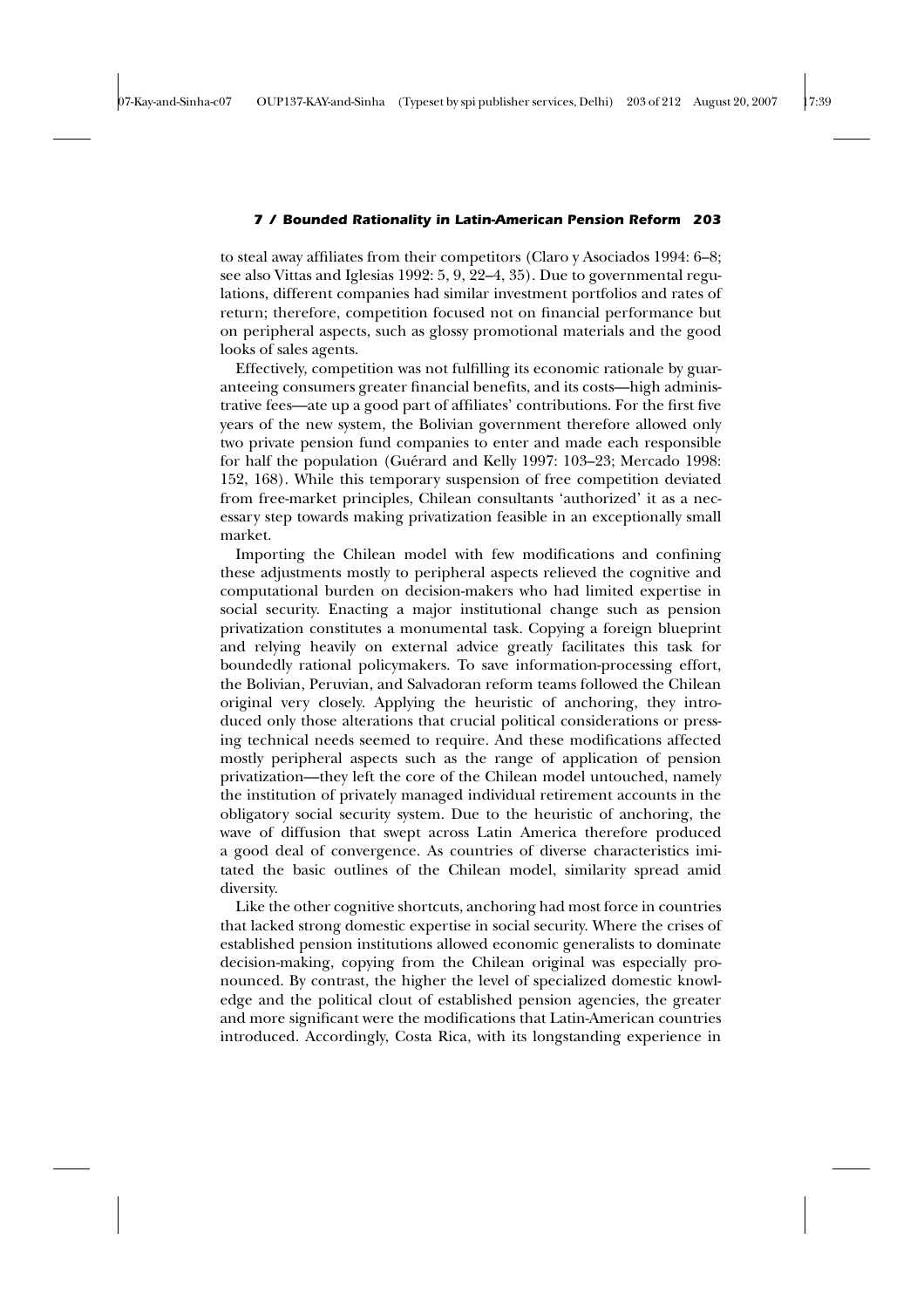social protection, its wealth of domestic expertise, and its powerful welfare state institutions, adopted a privatization scheme that differed greatly from Chile's. It ended up not relying much on advice from the originating country but rather seeking out other sources of inspiration more in line with its firm commitment to social-democratic values.

Initially, Costa Rican pension reformers followed the availability heuristic and commissioned a reform plan from a leading administrator of Chile's private pension system, namely the head of the pension superintendency, Julio Bustamante. However, this proposal was strikingly similar to the freemarket Chilean scheme (Bustamante 1995: 20, 23) and diverged starkly from the norms of social solidarity and broad citizen coverage that Costa Rica's consensual political culture held in high esteem and that the existing pension agency was determined to defend. The Costa Rican team therefore rejected Bustamante's proposal out of hand and looked instead for a reform model that conformed more closely to national preferences (interviews with Durán 2004; Valverde 2004). Through the intermediation of the ILO, the team consulted Rodolfo Saldain, the main architect of Uruguay's moderate, mixed system, which maintained an important public pillar and combined it with a private scheme (interviews with Rodríguez 2004; Bonilla 2005). Indeed, Saldain made a crucial contribution in helping to design the outline of the Costa Rican reform plan: private pension funds became compensation mechanisms for the gradual reduction of income replacement rates in the public scheme that increasing actuarial and financial pressures seemed to require. Thus, as PAYGO benefit levels gradually fell, the accumulation of individual retirement funds in privately managed accounts would fill the gap. This slow substitution would remain limited; however, the public scheme would continue to guarantee a high level of social protection for all affiliates (Saldain 1996; interviews with Aguilar 2004; Carrillo 2004; Durán 2004; Rodríguez 2004; Bonilla 2005; Saldain 2006). In fact, a crucial part of the Costa Rican reform was a concerted effort to increase the rate of affiliation, which has stagnated in most privatized pension systems. Consequently, from early on, the moderate Costa Rican plan diverged clearly from the radical Chilean precedent.

Political pressures during the lengthy process of concertation and negotiation that the proposal underwent in Costa Rica's consensual political system produced further changes. Above all, state and societal providers—not only private companies—were allowed to administer individual retirement accounts. In fact, a state institution became the default option for affiliates who did not select a pension fund administrator. Consequently, more than 80 percent of affiliates are vested in public institutions (Martínez Franzoni and Mesa-Lago 2003: 27). Costa Rica's new social security system thus differs greatly from the Chilean original. Due to the country's impressive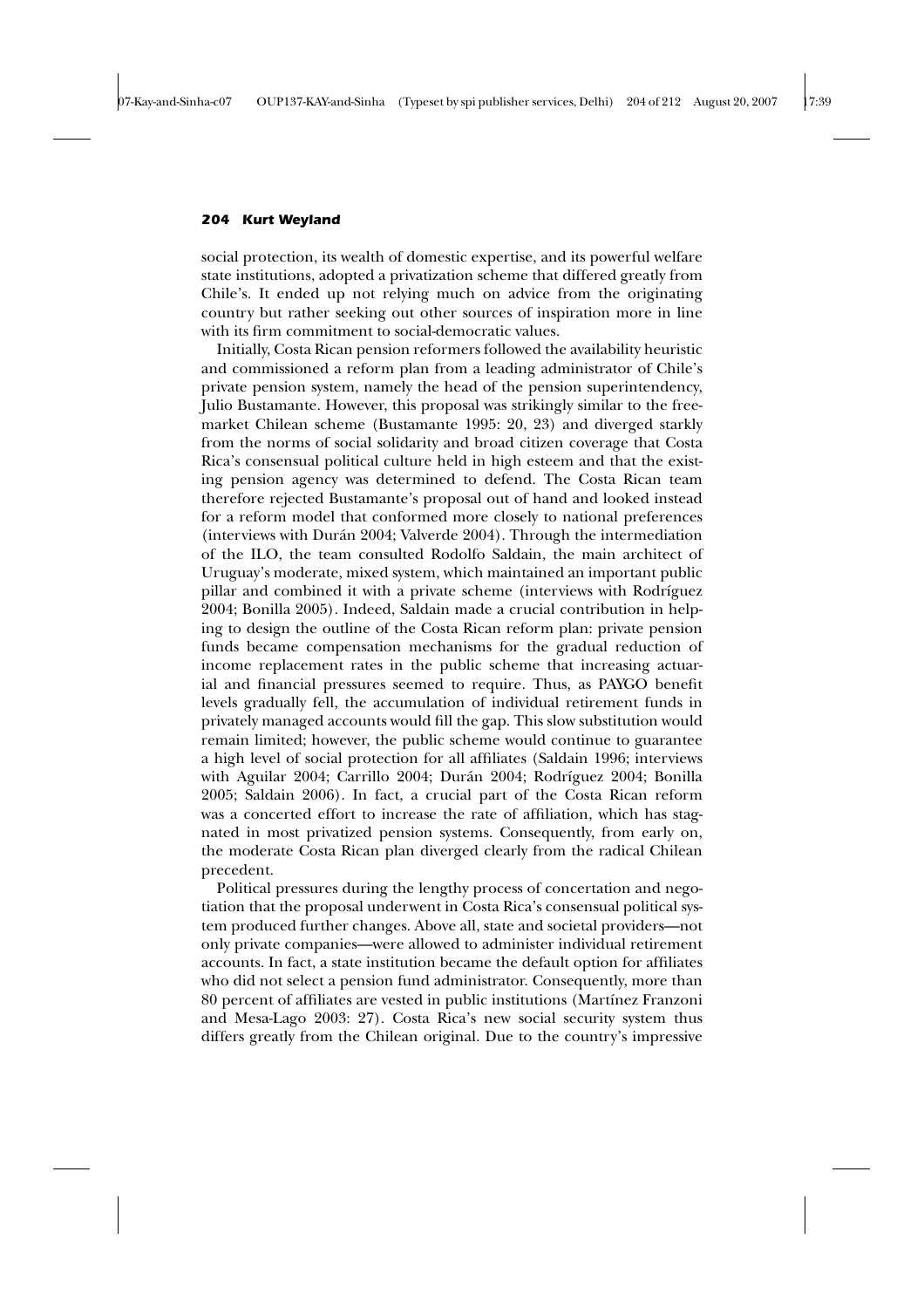level of technical expertise, the heuristic of anchoring did not hold much sway.

### *Conclusion*

The spread of pension privatization in Latin America resulted more from bounded than from comprehensive rationality. Cognitive shortcuts shaped decision-making and its outputs. The *availability* heuristic induced most social security specialists, economic generalists, and policymakers to pay disproportionate attention to the Chilean model of radical restructuring while neglecting other promising reform experiences inside the region and beyond. The *representativeness* heuristic suggested to economic generalists, in particular, the inherent superiority of the private scheme over the PAYGO system due to its high rates of return and the macroeconomic benefits associated with it. The heuristic of *anchoring* led decision-makers to prefer imitation over innovation and redesign, especially in less developed countries. Therefore, Bolivia, El Salvador, and Peru followed the Chilean original very closely and confined modifications to specific, mostly peripheral aspects.

Cognitive heuristics had special force and impact in countries with limited domestic expertise, as in Bolivia, El Salvador, and Peru. Since those nations had a small pool of social security specialists, they were strongly influenced by external inputs. Moreover, the institutional weakness of established pension agencies and the serious actuarial disequilibria or financial problems plaguing them allowed economic generalists to push aside social security specialists and dominate reform teams. Without specialized training and longstanding expertise in the issue area, these novices were especially prone to using cognitive shortcuts to make sense of abundant yet uncertain information about a highly complex subject matter. As a result, they were strongly drawn to the Chilean model and relied heavily on advice from Chilean consultants, though they lacked the background to crosscheck this advice and the network and connections to gain access to other sources of inspiration.

The absence in these countries of Weberian bureaucracies—that is, firmly institutionalized public agencies staffed by well trained, meritocratically recruited, and hierarchically supervised experts (see in general Rauch and Evans 2000)—reinforced the reliance on cognitive shortcuts. High personnel turnover led appointees to initiate reforms quickly to have any chance of success. A systematic proactive search for relevant international experiences and a thorough analysis of their costs and benefits were out of the question. Instead, time constraints forced political decisionmakers and their technical advisors to use such shortcuts as availability and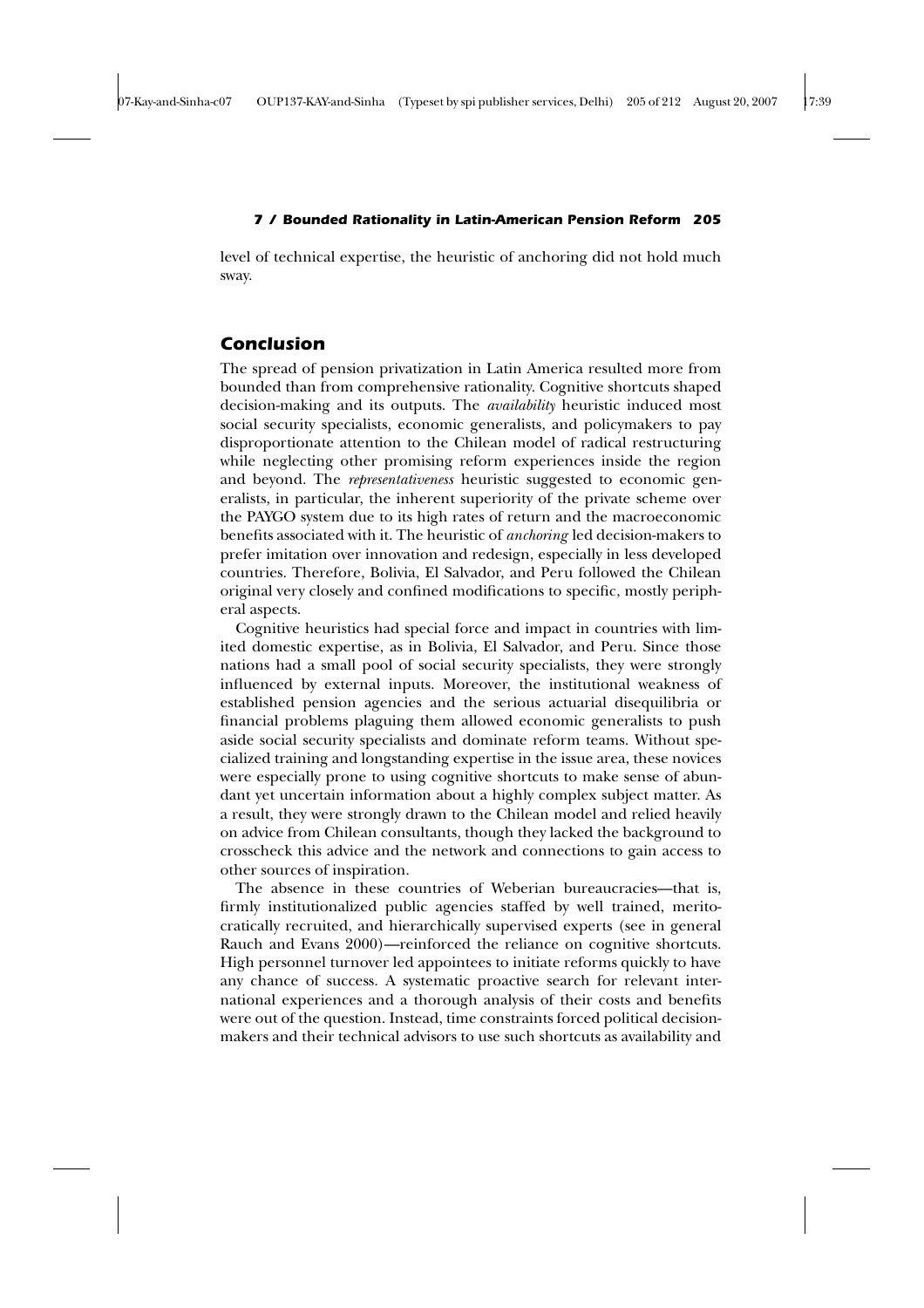representativeness to identify and assess external sources of inspiration. This institutional factor helped bounded rationality prevail over comprehensive rationality.

By contrast, Brazil and especially Costa Rica had more solid bureaucratic institutions and a strong pool of domestic social security expertise. Appointees therefore did not face high time pressures and could draw on specialized knowledge to assess the inferences suggested by cognitive shortcuts. Certainly, the heuristics of availability and representativeness played a role, as is evident in Costa Rica's commissioning of its first pension reform plan from a Chilean consultant and the repeated advocacy of privatization projects by Brazil's economic ministries. But these heuristics did not carry the day because established pension specialists had access to alternative sources of knowledge that allowed them to criticize the inferences derived from cognitive heuristics. Moreover, their social security institutions commanded a good deal of political clout, which they used to defend the public PAYGO scheme. For these reasons, Brazil refused to institute Chilean-style privatization and Costa Rica adopted a profoundly modified version of the original model.

In summary, the more strongly experts and policymakers deviated from the norms of comprehensive rationality and relied on the cognitive shortcuts of bounded rationality, the more closely did they follow the Chilean model of radical pension privatization. To a considerable extent, the dramatic spread of this bold blueprint thus resulted from suboptimal information processing and rash conclusions, and was not fully rational.

### *Notes*

<sup>1</sup> The present chapter draws heavily on material and arguments advanced in my book manuscript, Bounded Rationality and Policy Diffusion: Social Sector Reform in Latin America (2007), but develops these arguments in a new fashion.

<sup>2</sup> A number of pension reform team members, especially in Bolivia, El Salvador, and Peru, and even in Costa Rica, told me in interviews that they lacked professional training or administrative background in social security when they started to elaborate pension reforms.

<sup>3</sup> Peru privatized its pension system in 1992–3, before Sweden enacted an NDC scheme.

<sup>4</sup> For instance, the small size of the formal labor market keeps effective social security coverage in countries such as Bolivia and El Salvador particularly low. Since many workers move back and forth between the formal and informal sectors, they fail to accumulate substantial individual retirement accounts with which they could accrue pensions of reasonable value. Even in Chile, only '40 percent of workers affiliated with the private pension system are likely to accumulate sufficient funds for a benefit above the minimum pension' (Matijascic and Kay 2006: 8). In Bolivia and El Salvador, this percentage is much lower, leaving many workers excluded from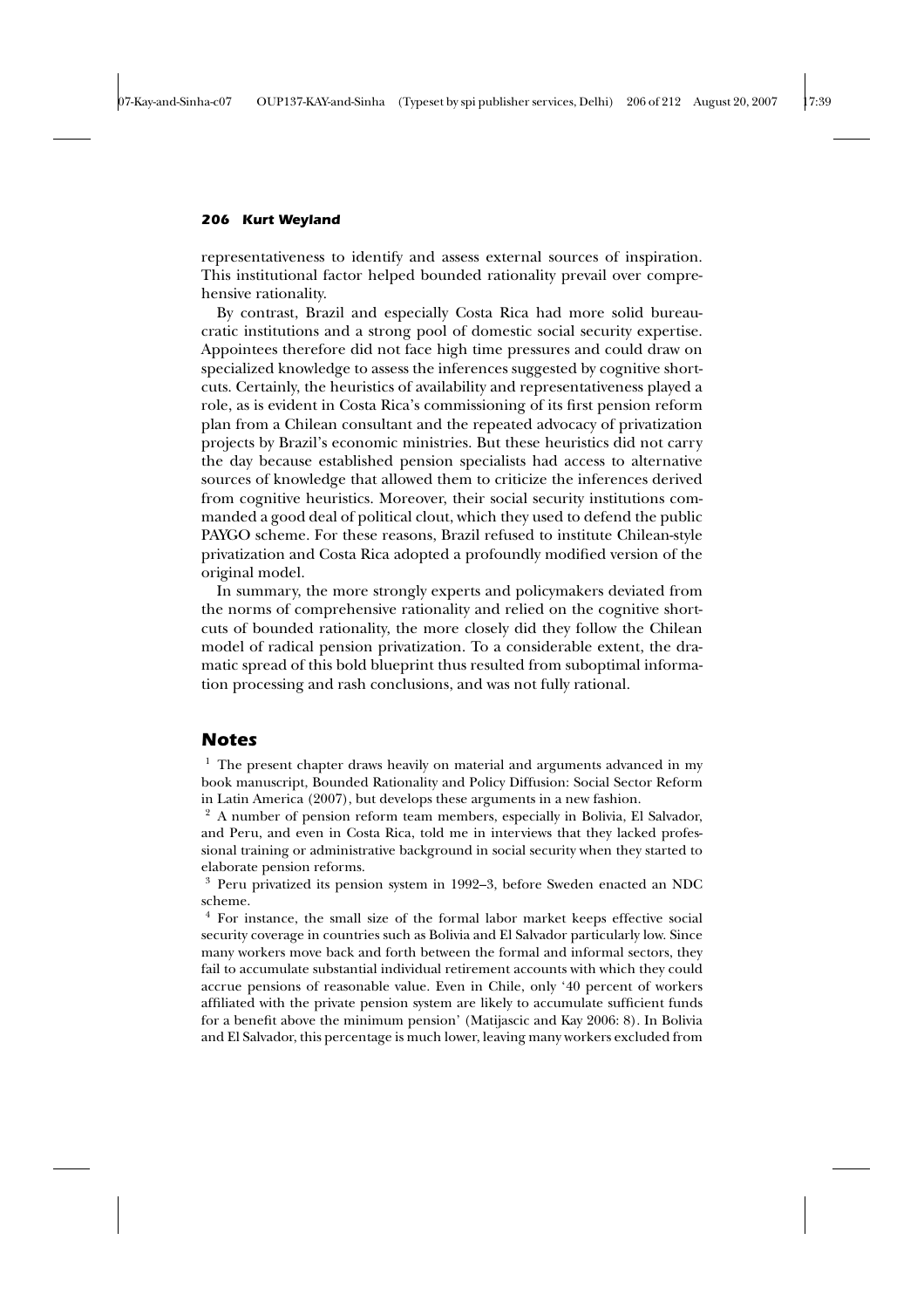social insurance benefits in old age (cf. Borzutzky 2002: 228; Holzmann and Hinz 2005: 11, 81, 95–8).

<sup>5</sup> Du Bois was one of two interviewees who argued that their country would have privatized its pension system even without the Chilean precedent because this reform was part of the broader neoliberal program. It is interesting to note, however, that the connection of pension privatization to other market reforms was not very tight. Peru, for instance, enacted this change within two years of drastic orthodox adjustment, whereas in Bolivia more than eleven years passed (and in Costa Rica approximately eighteen years).

## *References*

- Aguilar, Róger (2004). Author interview with Director Actuarial y de Planificación Económica, Caja Costarricense de Seguro Social. San José, June 16.
- and Fabio Durán (September 1996). 'La Reforma del Sistema Nacional de Pensiones de Costa Rica,' *Seguridad Social*, 202: 135–49.
- Ausejo, Flavio (1995). 'La Reforma del Instituto Peruano de Seguridad Social', in Augusto Alvarez Rodrich and Gabriel Ortiz de Cevallos (eds.), *Implementación de Políticas Públicas en el Perú*. Lima: Editorial Apoyo, pp. 133–44.
- Bendor, Jonathan (2003). 'Herbert A. Simon: Political Scientist', *Annual Review of Political Science*, 6: 433–71.
- Bonadona, Alberto (1998). *Marco Regulador, Privatización y Reforma de Pensiones*. La Paz: Ediciones ABC.
- (2002). Author interview with core member of pension reform team (1991–7). La Paz, August 9.
- Bonilla, Alejandro (2005). Author's telephone interview with chief, Studies and Operations Branch, International Social Security Association. Geneva, January 25.
- Bornhausen, Roberto Konder (2003). Author interview with former president of Federação Brasileira de Bancos and of Instituto Liberal. São Paulo, July 17.
- Borzutzky, Silvia (2002). *Vital Connections: Politics, Social Security, and Inequality in Chile*. Notre Dame, IN: University of Notre Dame Press.
- Brooks, Sarah (n.d.). 'Social Protection and the Market: The Making of Latin American Pension Reform', book manuscript, Department of Political Science, Ohio State University.
- and Kent Weaver (2005). *Lashed to the Mast? The Politics of Notional Defined Contribution Pension Reforms*. Chestnut Hill, MA: Center for Retirement Research, Boston College.
- Bustamante, Julio (1995). 'Agenda para el Desarrollo de una Propuesta de Reforma del Sistema Nacional de Pensiones', manuscript. San José.
- Carrillo, Ubaldo (2004). Author interview with Director de Pensiones, Gerencia de Pensiones, Caja Costarricense de Seguro Social. San José, June 23.
- Carvalho, Celecino de (1992). Author interview with Diretor de Previdência Social, Ministério da Previdência Social. Brasília, June 22.
- Centro Internacional para el Desarrollo Económico (CINDE) (1994). *Soluciones Descentralizadas/Privadas a Problemas Públicos*. San Salvador: CINDE.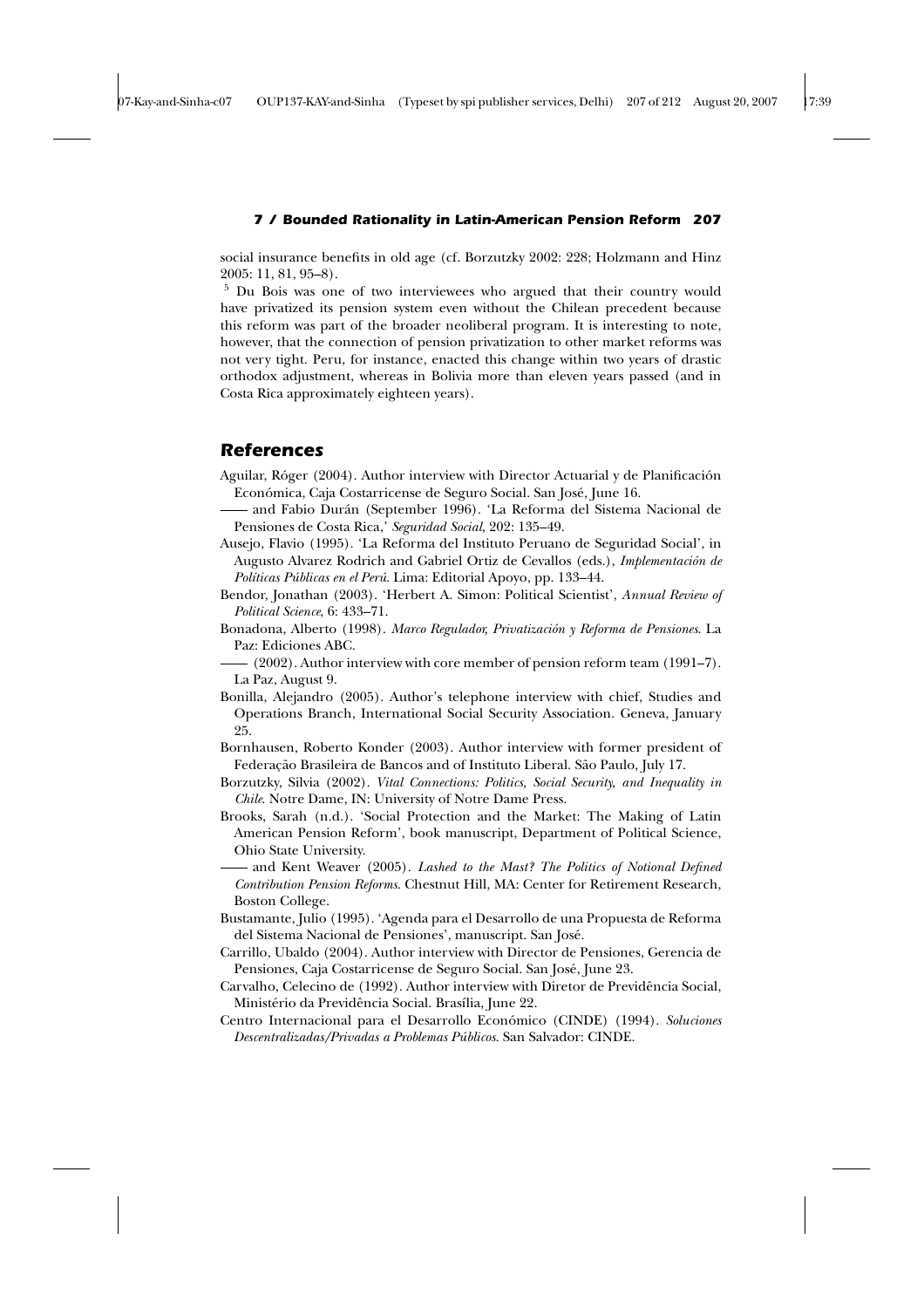- Céspedes, Víctor Hugo (2004). Author interview with Asesor de la Presidencia Ejecutiva, Caja Costarricense de Seguro Social. San José, June 24.
- Cichon, Michael (October 1999). 'Notional Defined-Contribution Schemes', *International Social Security Review*, 52(4): 87–105.
- Claro y Asociados (1994). *Comentarios al Anteproyecto de Ley del Sistema de Fondos de Pensiones de Capitalización Individual*. Santiago, Chile: Claro y Asociados.
- Comisión para la Reforma al Sistema de Pensiones (1996). Propuesta de Reforma al Actual Sistema de Pensiones. San Salvador: Comisión para la Reforma.
- Comisión Técnica de Pensiones (1990). *Sistema de Pensiones en Chile: Informe de la Visita Efectuada a Chile*. San José: Caja Costarricense de Seguro Social.
- Corrales, Javier (July 2002). 'Cuánto Duran los Ministros de Educación en América Latina?', *Formas & Reformas de la Educación: Serie Políticas*, 4(12): 1–4.
- Daboub, Juan José (2004). Author interview with former finance minister. San Salvador, July 9.
- De los Heros, Alfonso (2002). Author interview with former labor minister (1991– 92). Lima, July 8.
- Demarco, Gustavo (2004). 'The Argentine Pension System Reform and International Lessons', in Kurt Weyland (ed.), *Learning from Foreign Models in Latin American Policy Reform*. Washington, DC: Woodrow Wilson Center Press, pp. 81– 109.
- Du Bois, Fritz (2002). Author interview with former adviser to Economy Ministers Carlos Boloña (1991–92) and Jorge Camet (1993–97). Lima, July 2.
- Durán, Fabio (2004). Author interview with former Director Actuarial y de Planificación Económica, Caja Costarricense de Seguro Social. San José, June 25.
- Epley, Nicholas and Thomas Gilovich (2002). 'Putting Adjustment Back in the Anchoring and Adjustment Heuristic', in Thomas Gilovich, Dale Griffin, and Daniel Kahneman (eds.), *Heuristics and Biases*. Cambridge: Cambridge University Press, pp. 139–49.
- Escobar, Federico and Osvaldo Nina (2004). *Pension Reform in Bolivia*, Study no. GI-E6. La Paz: Grupo Integral.
- Exposición de Motivos y Proyecto de Ley de Pensiones (1993). 'Sistema Previsional de Capitalización Individual', manuscript. La Paz.
- Flores, Hugo (2002). Author interview with Task Manager for Health, Inter-American Development Bank. La Paz, August 12.
- Gabriel, Almir (1992). Author interview with federal senator (PSDB-PA). Brasília, June 17.
- Galindo, Mario (2002). Author interview with former official of Ministerio de Finanzas and Vice-Ministro de Microempresa. La Paz, August 2.
- Gilovich, Thomas, Dale Griffin, and Daniel Kahneman (eds.) (2002). *Heuristics and Biases: The Psychology of Intuitive Judgment.* Cambridge: Cambridge University Press.
- Gottret, Pablo (2002). Author interview with Superintendente de Pensiones, Valores y Seguros and ex-director of World Bank pension reform project. La Paz, July 30.
- Graham, Carol (1998). *Private Markets for Public Goods: Raising the Stakes in Economic Reform*. Washington, DC: Brookings Institution.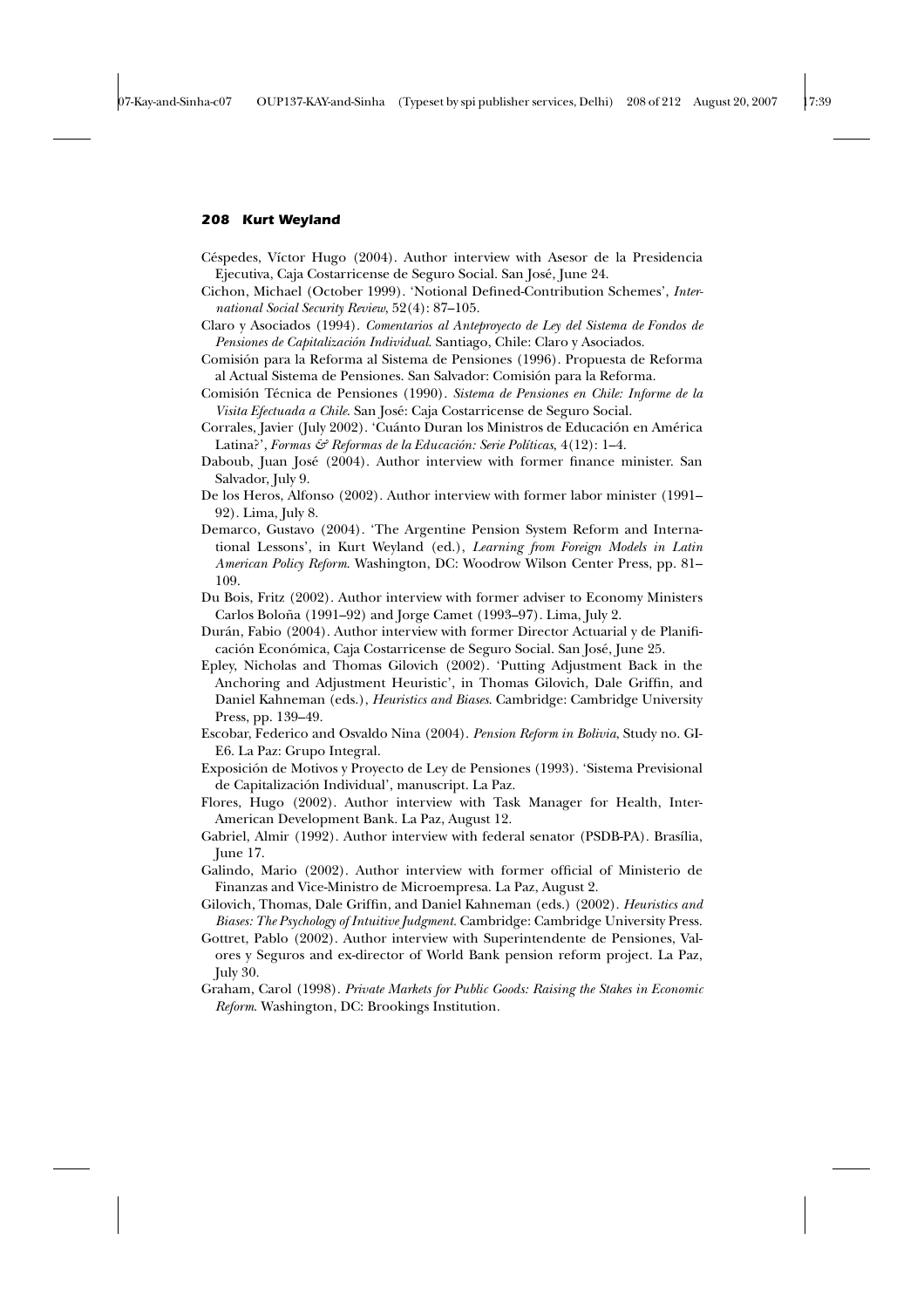- Grandi, Evelyn (2002). Author interview with former Subsecretaria Nacional de Pensiones (1995–97). La Paz, August 2.
- Guérard, Yves and Martha Kelly (1997). 'Bolivia's Pension Reform', in *The Deepening of Market Based Reform: Bolivia's Capitalization Program*. Washington, DC: Woodrow Wilson Center, Latin American Program, Working Paper No. 231, pp. 81–131.
- Guevara, Carlos (2002). Author interview with former member of pension reform team (1993–96). La Paz, July 31.
- Holzmann, Robert and Richard Hinz (2005). *Old Age Income Support in the 21st Century*. Washington, DC: World Bank.
- Instituto Liberal (IL) (1991). Previdência Social no Brasil: Uma Proposta de Reforma. Rio de Janeiro: IL.
- Jiménez, Ronulfo (2000). 'El Proceso de la Aprobación de la Ley de Protección al Trabajador', in Ronulfo Jiménez (ed.), *Los Retos Políticos de la Reforma Económica en Costa Rica*. San José: Academia de Centroamérica, pp. 247–72.
- (2004). Author interview with Director, Consejo Económico, Presidencia de la República, and former leader of pension reform project (1998–2000). San José, June 17.
- Jones, Bryan (1999). 'Bounded Rationality', *Annual Review of Political Science*, 2: 297– 321.
- Kahneman, Daniel, Paul Slovic, and Amos Tversky (eds.) (1982). *Judgment under Uncertainty: Heuristics and Biases*. Cambridge: Cambridge University Press.
- Kay, Stephen and Barbara Kritzer (2001). 'Social Security in Latin America', *Economic Review* (Federal Reserve Bank of Atlanta), 86(1) (first quarter): 41–52.
- Leite, Celso Barroso (1990). Author interview with former Secretário de Previdência Social, Ministério da Previdência e Assistência Social. Rio de Janeiro, March 19.
- León, Alberto (2002). Author interview with pension reform team member and Gerente General, Asociación de Administradoras Privadas de Fondos de Pensiones. Lima, July 2.
- Madrid, Raúl (2003). *Retiring the State: Pension Privatization in Latin America and Beyond*. Stanford, CA: Stanford University Press.
- Martínez Franzoni, Juliana and Carmelo Mesa-Lago (2003). *Las Reformas Inconclusas: Pensiones y Salud en Costa Rica*. San José: Friedrich Ebert Stiftung.
- Martínez Orellana, Orlando (2004). Author interview with former Central Bank official and pension reform consultant. San Salvador, July 6.
- Matijascic, Milko and Stephen Kay (2006). 'Social Security at the Crossroads: Toward Effective Pension Reform in Latin America', *International Social Security Review*, 59: 1 (January): 3–26.
- Mercado, Marcelo (1994). 'La Transformación del Sistema de Pensiones en Bolivia', Presentation at Corporación de Investigación, Estudio y Desarrollo de la Seguridad Social (CIEDESS). Santiago, Chile.
- (1998). 'La Reforma del Sistema de Pensiones de la Seguridad Social', in Juan Carlos Chávez Corrales (ed.), *Las Reformas Estructurales en Bolivia*. La Paz: Fundación Milenio, pp. 125–80.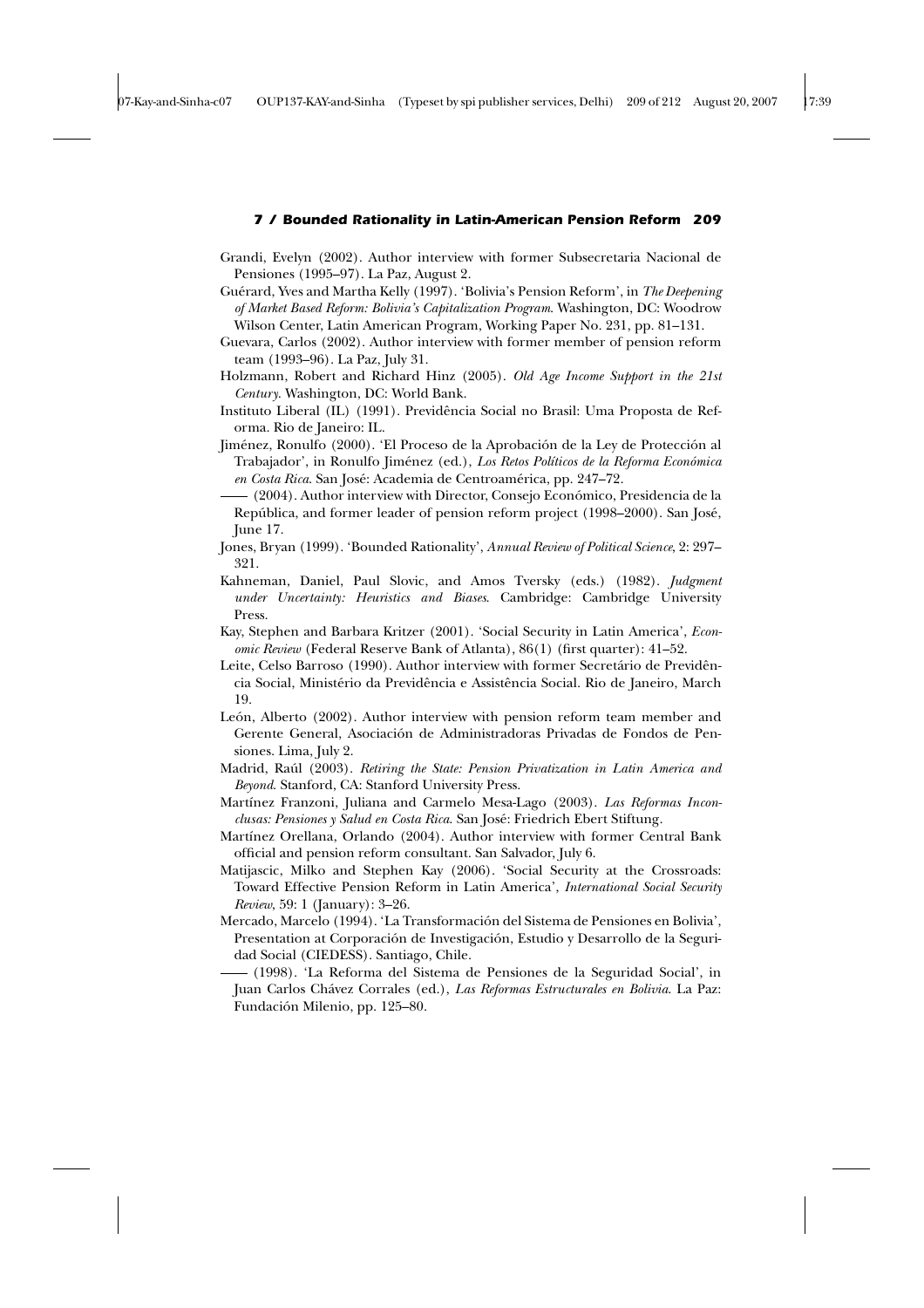- Mesa-Lago, Carmelo (1989). *Ascent to Bankruptcy: Financing Social Security in Latin America*. Pittsburgh: University of Pittsburgh Press.
- Ricardo Córdova, and Carlos López (1994). *El Salvador: Diagnóstico y Propuesta de Reforma de la Seguridad Social*. San Salvador: Centro Internacional para el Desarrollo Económico.
- Ministério da Previdência Social (MPS) (1993–4). *A Previdência Social e a Revisão Constitucional*, 7 vols. Brasília: MPS/Comissão Econômica para América Latina e Caribe (CEPAL).
- Moraes, Marcelo Viana Estevão de (2003). Author interview with former Secretário de Previdência Social, Ministério da Previdência e Assistência Social. Brasília, August 4.
- Morón, Eduardo and Cynthia Sanborn (2004). 'The Pitfalls of Policymaking in Peru: Actors, Institutions and Rules of the Game', Lima: Universidad del Pacífico, Centro de Investigación, http://www.iadb.org/res/index.cfm? fuseaction=LaResNetwork.ProjectSearch&st\_id=82&final\_draft=yes August.
- Müller, Katharina (2003). *Privatising Old-Age Security: Latin America and Eastern Europe Compared.* Cheltenham, UK: Edward Elgar.
- (2004). 'Non-Contributory Pensions in Latin America: Bolivia's BONOSOL', paper for XXV International Congress, Latin American Studies Association, Las Vegas, October 7–9.
- Orszag, Peter and Joseph Stiglitz (1999). 'Rethinking Pension Reform: Ten Myths about Social Security Systems', paper for 'New Ideas about Old Age Security' conference, World Bank, Washington, DC, September 14–15.
- Pantoja, Isabel (2002). Author interview with former member of pension reform team. La Paz: July 31.
- Peña Rueda, Alfonso (2002). Author interview with former Secretario Nacional de Pensiones (1995–97). La Paz, July 24.
- Peñaranda, César (2002). Author interview with former Jefe de Asesores, Ministerio de Economía y Finanzas. Lima, July 12.
- Pinheiro, Vinícius (2004). 'The Politics of Social Security Reform in Brazil', in Kurt Weyland (ed.), *Learning from Foreign Models in Latin American Policy Reform*. Washington, DC: Woodrow Wilson Center Press, pp. 110–38.
- Price Waterhouse (1993). *Proyecto de Reforma del Sistema Previsional Boliviano: Proyecciones Financieras del Sistema Vigente de Seguridad Social y del Sistema de Capitalización Individual*. Unpublished, January 27.
- Proceso de Implementación de la Reforma al Sistema de Pensiones de El Salvador (n.d.). Unpublished.
- Ramírez, Víctor (1994). 'El Sistema de Pensiones de El Salvador', in *Soluciones Descentralizadas/Privadas a Problemas Públicos*. San Salvador: Centro Internacional para el Desarrollo Económico (CINDE), pp. 92– 103.
- (2004). Author interview with Intendente del Sistema de Pensiones Público and leading reform team member. San Salvador, July 8.
- Rauch, James and Peter Evans (January 2000). 'Bureaucratic Structure and Bureaucratic Performance in Less Developed Countries', *Journal of Public Economics*,  $75(1): 49-71.$